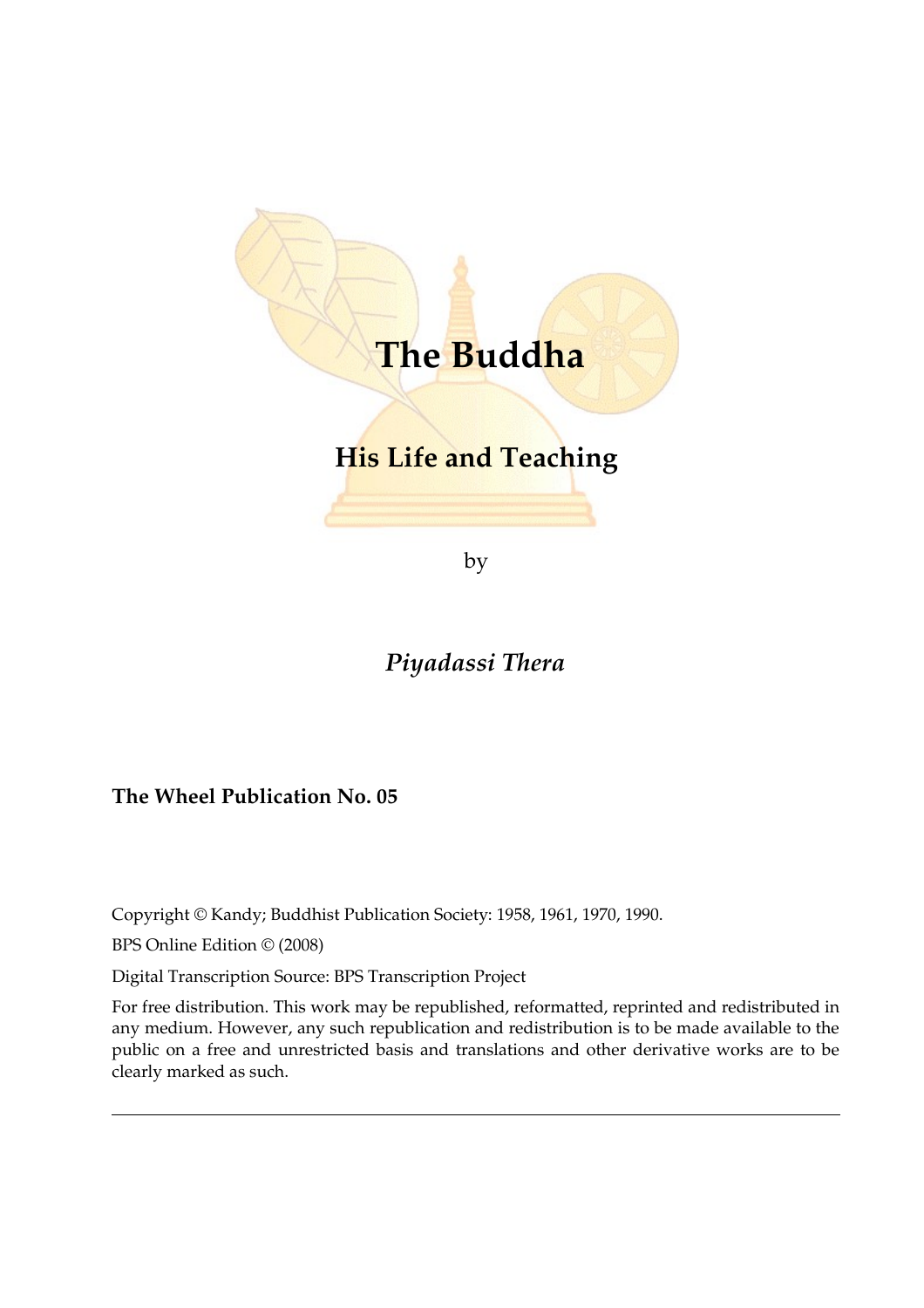# Contents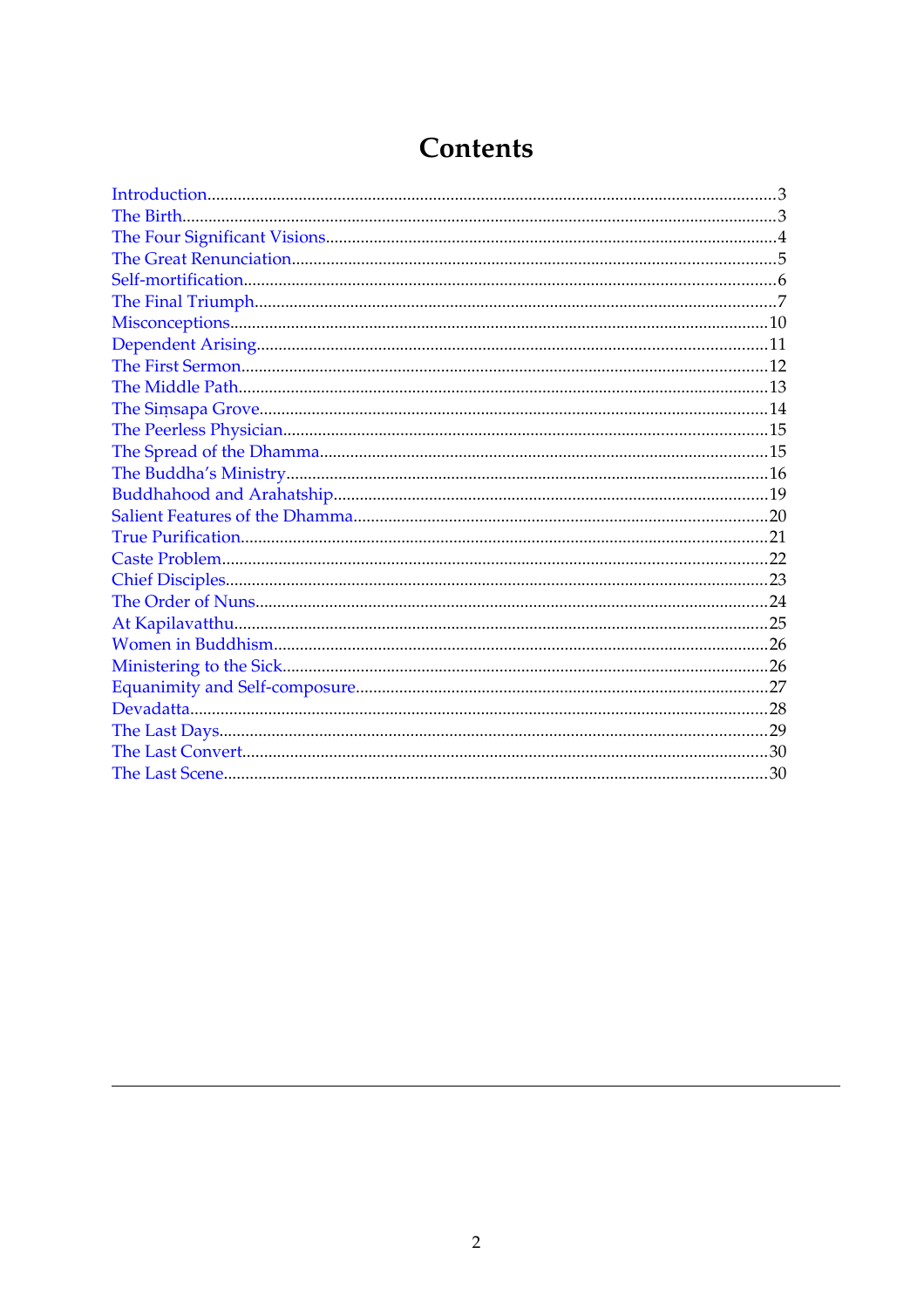# **The Buddha**

## <span id="page-2-1"></span>**Introduction**

"The ages roll by and the Buddha seems not so far away after all; his voice whispers in our ears and tells us not to run away from the struggle but, calm-eyed, to face it, and to see in life ever greater opportunities for growth and advancement. Personality counts today as ever, and a person who has impressed himself on the thought of mankind as the Buddha has, so that even today there is something living and vibrant about the thought of him, must have been a wonderful man—a man who was, as Barth says, 'the finished model of calm and sweet majesty of infinite tenderness for all that breathes and compassion for all that suffers, of perfect moral freedom and exemption from every prejudice.'" [1](#page-2-2)

"His message old and yet very new and original for those immersed in metaphysical subtleties, captured the imagination of the intellectuals; it went deep down into the hearts of the people."[2](#page-2-3)

Buddhism had its birth at Sārnāth near the city of Vārānasi (Benares), India. With only five followers at the beginning, it penetrated into many lands, and is today the religion of more than 600 million. Buddhism made such rapid strides chiefly due to its intrinsic worth and its appeal to the reasoning mind. But there were other factors that aided its progress: never did the *dhammadūtas*, the messengers of the Dhamma, the teaching, use any iniquitous methods in spreading the Dhamma. The only weapon they wielded was that of universal love and compassion.

Furthermore, Buddhism penetrated to these countries peaceably, without disturbing the creeds that were already there. Buddhist missions, to which the annals of religious history scarcely afford a parallel, were carried on neither by force of arms nor by the use of any coercive or reprehensible methods. Conversion by compulsion was unknown among the Buddhists, and repugnant to the Buddha and his disciples. No decrying of other creeds has ever existed in Buddhism. Buddhism was thus able to diffuse itself through a great variety of cultures throughout the civilized world.

"There is no record known to me," wrote T.W. Rhys Davids, "in the whole of the long history of Buddhism throughout the many centuries where its followers have been for such lengthened periods supreme, of any persecution by the Buddhists of the followers of any other faith."

## <span id="page-2-0"></span>**The Birth**

The Buddha, the founder of Buddhism, lived over 2,500 years ago and is known as Siddhattha Gotama.<sup>[3](#page-2-4)</sup> His father, Suddhodana, the kshatriya<sup>[4](#page-2-5)</sup> king, ruled over the land of the Sakyans at Kapilavatthu on the Nepalese frontier. As he came from the Gotama family, he was known as Suddhodana Gotama. Mahāmāyā, princess of the Koliyas, was Suddhodana's queen.

In 623 B.C. on a full-moon day of May—Vasanta-tide, when in India the trees were laden with leaf, flower, and fruit, and man, bird, and beast were in joyous mood—Queen Mahāmāyā was

<span id="page-2-2"></span><sup>&</sup>lt;sup>1</sup> Jawaharlal Nehru, *The Discovery of India* (Calcutta: Signet Press, 1946) p.143.)

<span id="page-2-3"></span><sup>2</sup> Ibid., p.137.

<span id="page-2-4"></span><sup>3</sup> In Sanskrit, Siddhattha Gautama.

<span id="page-2-5"></span><sup>4</sup> The warrior class.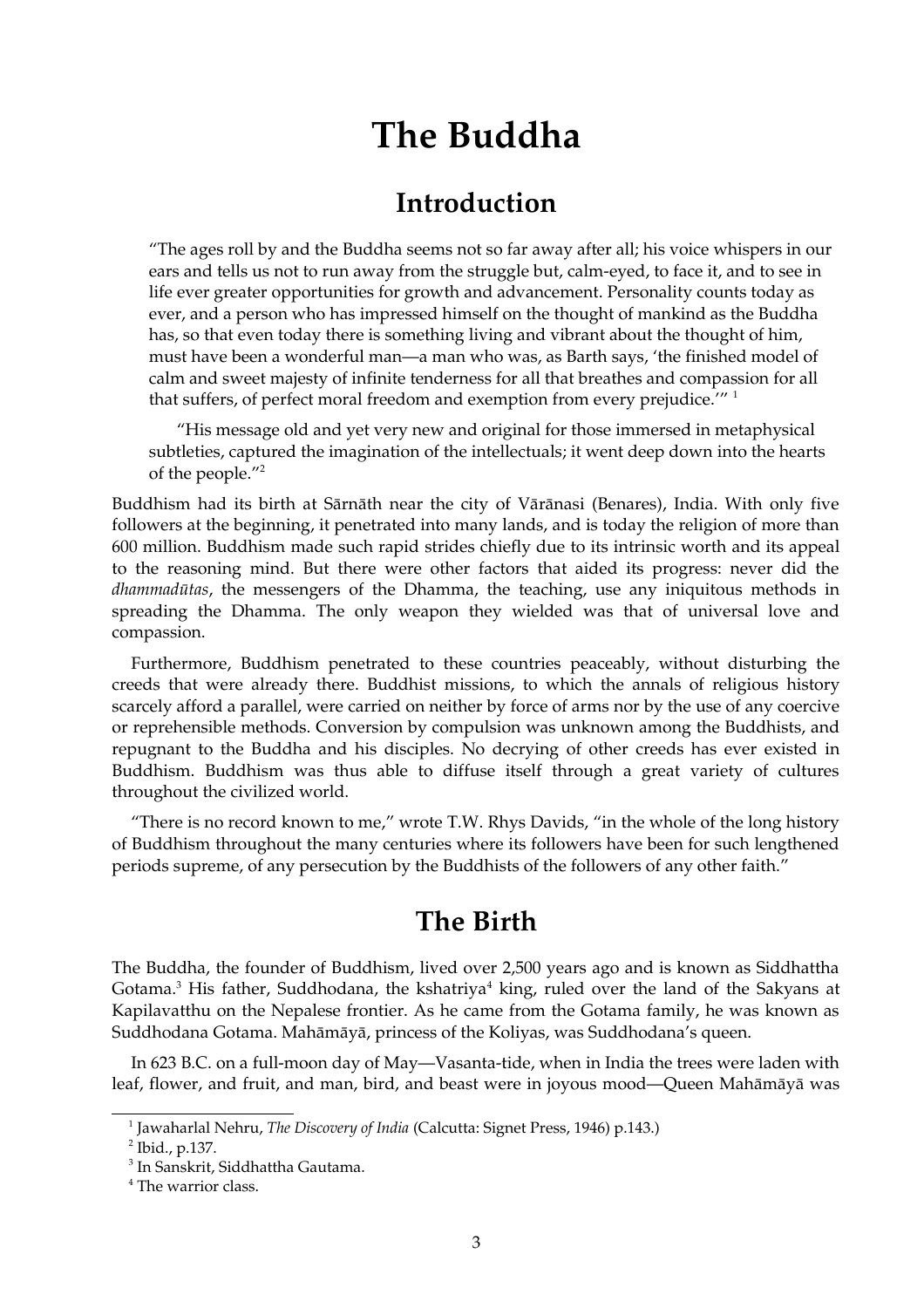travelling in state from Kapilavatthu to Devadaha, her parental home, according to the custom of the times, to give birth to her child. But that was not to be, for halfway between the two cities, in the beautiful Lumbini Grove, under the shade of a flowering Sal tree, she brought forth a son.

Lumbini, or Rummindei, the name by which it is now known, is one hundred miles north of Vārānasi and within sight of the snow-capped Himalayas. At this memorable spot where Prince Siddhattha, the future Buddha, was born, Emperor Asoka, 316 years after the event, erected a mighty stone pillar to mark the holy spot. The inscription engraved on the pillar in five lines consists of ninety-three Asokan characters, among which occurs the following: "*hida budhe jāte sākyamuni*" : Here was born the Buddha, the sage of the Sakyans."

The mighty column is still to be seen. The pillar, as crisp as the day it was cut, had been struck by lightning even when Hiuen Tsiang, the Chinese pilgrim, saw it towards the middle of the seventh century CE The discovery and identification of Lumbini Park in 1896 is attributed to the renowned archaeologist, General Cunningham.

On the fifth day after the birth of the prince, the king summoned eight wise men to choose a name for the child and to speak of the royal babe's future. He was named Siddhattha, which means one whose purpose has been achieved. The brahmins deliberated and seven of them held up two fingers each and declared: "O King, this prince will become a *cakravarti*, a universal monarch, should he deign to rule, but should he renounce the world, he will become a *sammāsambuddha*, a Supremely Enlightened One, and deliver humanity from ignorance." But Koṇḍañña, the wisest and the youngest, after watching the prince, held up only one finger and said: "O King, this prince will one day go in search of truth and become a Supremely Enlightened Buddha."

Queen Mahāmāyā, the mother, passed away on the seventh day after the birth of her child, and the babe was nursed by his mother's sister, Pajāpatī Gotamī . Though the child was nurtured till manhood in refinement amid an abundance of material luxury, the father did not fail to give his son the education that a prince ought to receive. He became skilled in many branches of knowledge, and in the arts of war easily excelled all others. Nevertheless, from his childhood the prince was given to serious contemplation.

## <span id="page-3-0"></span>**The Four Significant Visions**

When the prince grew up, the father's fervent wish was that his son should marry, bring up a family, and be his worthy successor; for he often recalled to mind with dread the prediction of the sage Koṇḍañña, and feared that the prince would one day give up home for the homeless life of an ascetic. According to the custom of the time, at the early age of sixteen the prince was married to his cousin, the beautiful Princess Yasodharā, the only daughter of King Suppabuddha and Queen Pamitā of the Koliyas. The princess was of the same age as the prince.

His father provided him with the greatest comforts. He had, so the story tells, three palaces, one for each of the Indian year's three seasons. Lacking nothing of the earthly joys of life, he lived amid song and dance, in luxury and pleasure, knowing nothing of sorrow. Yet all the efforts of the father to hold his son a prisoner to the senses and make him worldly-minded were of no avail. King Suddhodana's endeavours to keep away life's miseries from his son's inquiring eyes only heightened Prince Siddhattha's curiosity and his resolute search for truth and Enlightenment. With the advance of age and maturity, the prince began to glimpse the woes of the world.

On one occasion, when the prince went driving with his charioteer Channa to the royal gardens, he saw to his amazement what his eyes had never beheld before: a man weakened with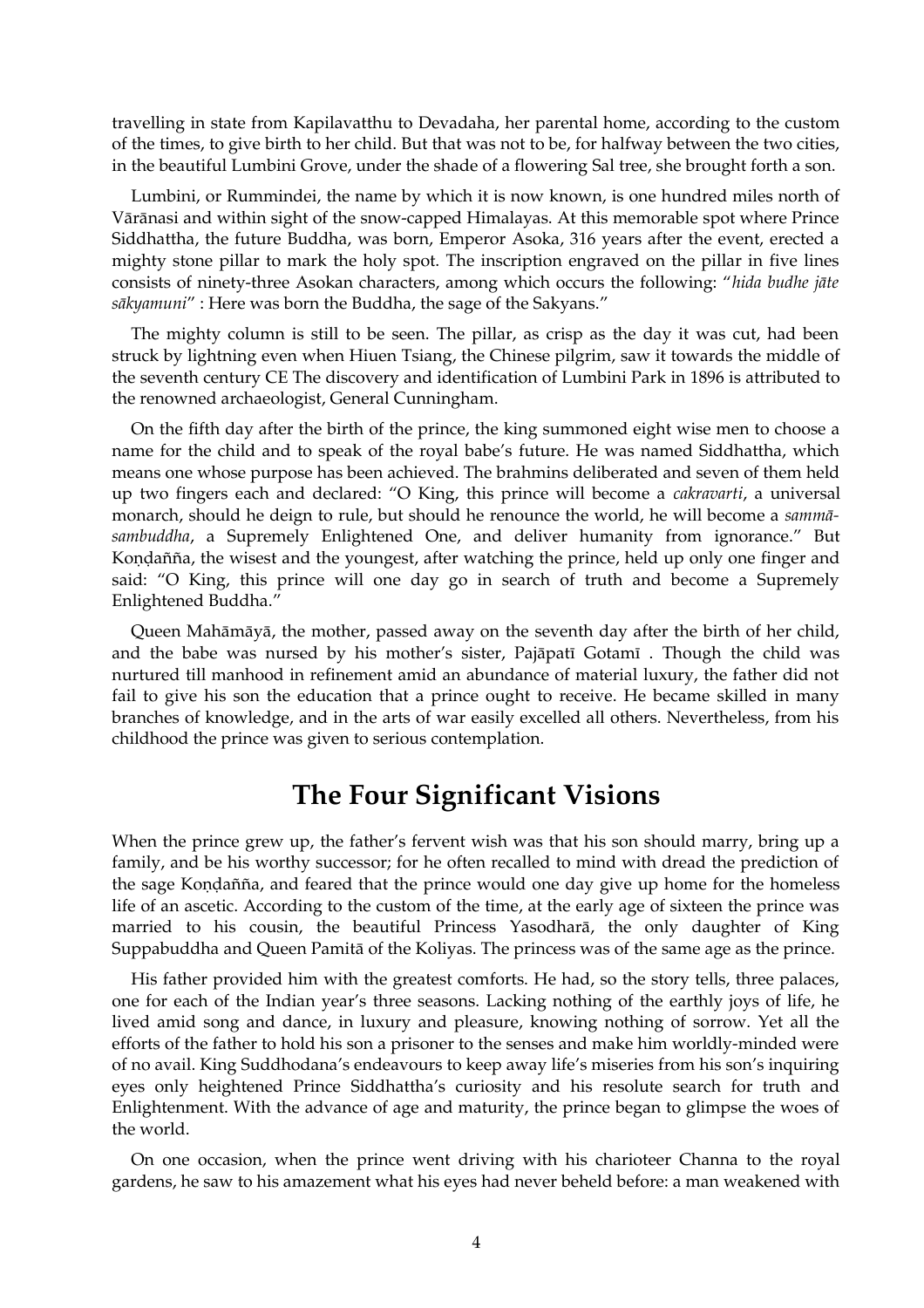age, and in the last stage of ageing, crying out in a mournful voice: "Help master! lift me to my feet; oh, help! Or I shall die before I reach my house!"[5](#page-4-1)

This was the first shock the prince received. The second was the sight of a man, mere skin and bones, supremely unhappy and forlorn, "smitten with some pest. The strength is gone from ham, and loin, and neck, and all the grace and joy of manhood fled."<sup>[6](#page-4-2)</sup> On a third occasion he saw a band of lamenting kinsmen bearing on their shoulders the corpse of one beloved for cremation. These woeful signs, seen for the first time in his life, deeply moved him. From the charioteer he learned that even he, his beloved Princess Yasodharā, and his kith and kin—all, without exception, are subject to ageing, disease, and death.

Soon after this the prince saw a recluse moving with measured steps and down-cast eyes, calm and serene, aloof and independent. He was struck by the serene countenance of the man. He learned from Channa that this recluse was one who had abandoned his home to live a life of purity, to seek truth and answer the riddle of life. Thoughts of renunciation flashed through the prince's mind and in deep contemplation he turned homeward. The heart throb of an agonized and ailing humanity found a responsive echo in his own heart. The more he came in contact with the world outside his palace walls, the more convinced he became that the world was lacking in true happiness. But before reaching the palace he was met by a messenger with the news that a son had been born to Yasodharā. "A fetter is set upon me," uttered the prince and returned to the palace.

#### <span id="page-4-0"></span>**The Great Renunciation**

In the silence of that moonlit night (it was the full-moon day of July, *Āsāḷha*) such thoughts as these arose in him: "Youth, the prime of life, ends in old age and man's senses fail him at a time when they are most needed. The hale and hearty lose their vigour and health when disease suddenly creeps in. Finally death comes, sudden perhaps and unexpected, and puts an end to this brief span of life. Surely there must be an escape from this unsatisfactoriness, from ageing and death."

Thus the great intoxication of youth (*yobbana-mada*), of health (*ārogya-mada*), and of life (*jīvitamada*) left him. Having seen the vanity and the danger of the three intoxications, he was overcome by a powerful urge to seek and win the Deathless, to strive for deliverance from old age, illness, misery, and death not only for himself, but for all beings (including his wife and child) that suffer.<sup>[7](#page-4-3)</sup> It was his deep compassion that led him to the quest ending in enlightenment, in Buddhahood. It was compassion that now moved his heart towards the great renunciation and opened for him the doors of the golden cage of his home life. It was compassion that made his determination unshakeable even by the last parting glance at his beloved wife asleep with the baby in her arms.

Thus at the age of twenty-nine, in the flower of youthful manhood, on the day his beautiful Yasodharā had given birth to his only son, Rāhula, Prince Siddhattha Gotama, discarding and disdaining the enchantment of the royal life, scorning and spurning joys that most young men yearn for, tore himself away, renouncing wife and child, and a crown that held the promise of power and glory.

He cut off his long locks with his sword, doffed his royal robes, and putting on a hermit's robe retreated into forest solitude to seek a solution to those problems of life that had so deeply

<span id="page-4-1"></span><sup>5</sup> Edwin Arnold, *The Light of Asia.*

<span id="page-4-2"></span> $6$  Ibid.

<span id="page-4-3"></span> $\rm ^7$  A I 146.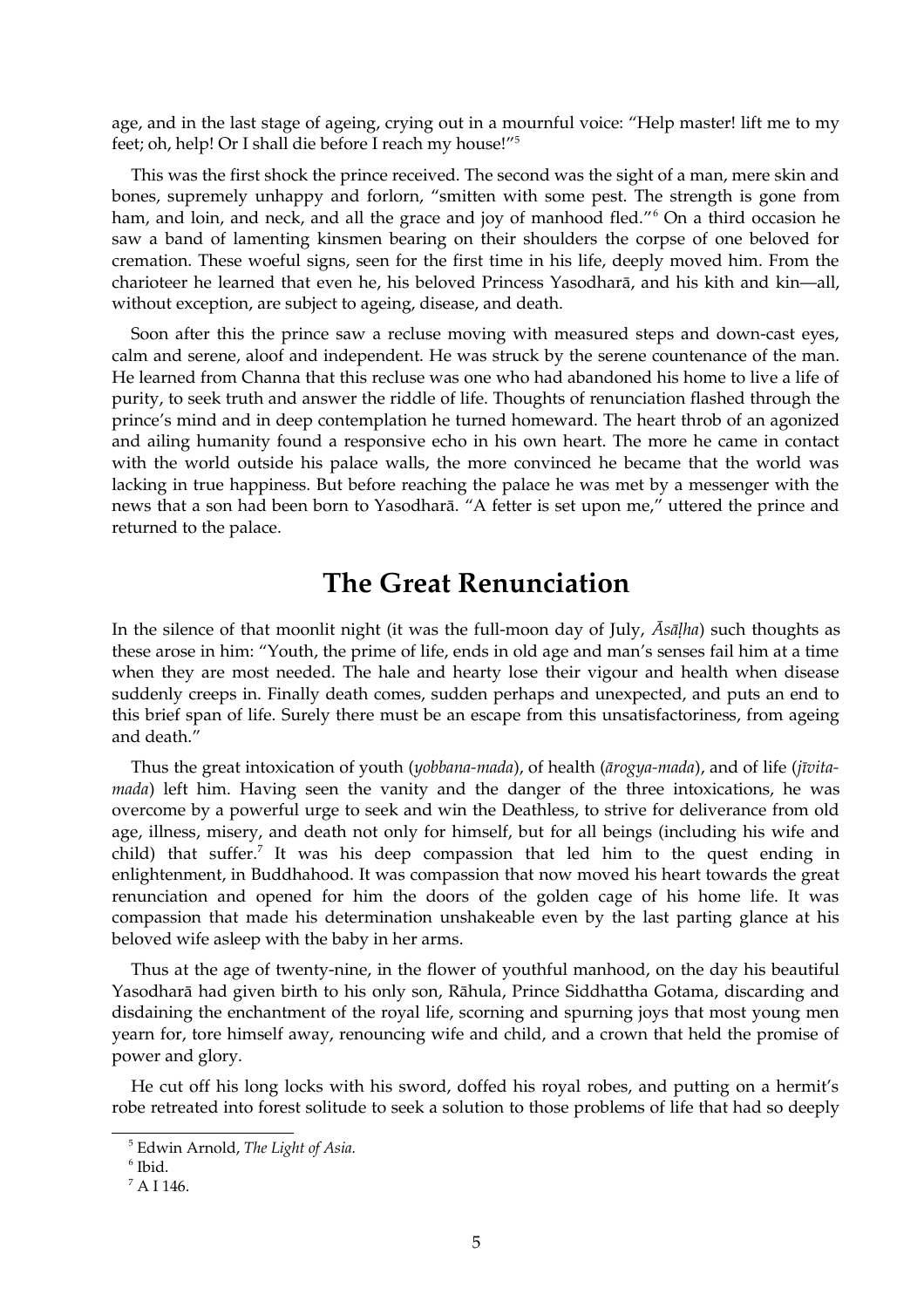stirred his mind. He sought an answer to the riddle of life, seeking not a palliative, but a true way out of suffering—to perfect enlightenment and Nibbāna. His quest for the supreme security from bondage— Nibbāna (Nirvāna)—had begun. This was the great renunciation, the greatest adventure known to humanity.

First he sought guidance from two famous sages, from Ālāra Kālāma and Uddaka Rāmaputta, hoping that they being masters of meditation, would teach him all they knew, leading him to the heights of concentrative thought. He practised concentration and reached the highest meditative attainments possible thereby, but was not satisfied with anything short of Supreme Enlightenment. These teachers' range of knowledge, their ambit of mystical experience, however, was insufficient to grant him what he so earnestly sought, and he saw himself still far from his goal. Though both sages, in turn, asked him to stay and succeed them as the teacher of their following, the ascetic Gotama declined. Paying obeisance to them, he left them in search of the still unknown.

In his wanderings he finally reached Uruvelā, by the river Nerañjarā at Gayā. He was attracted by its quiet and dense groves, and the clear waters of the river were soothing to his senses and stimulating to his mind. Nearby was a village of simple folk where he could get his alms. Finding that this was a suitable place to continue his quest for enlightenment, he decided to stay. Soon five other ascetics who admired his determined effort joined him. They were Koṇḍañña, Bhaddiya, Vappa, Mahānāma, and Assaji.

#### <span id="page-5-0"></span>**Self-mortification**

There was, and still is, a belief in India among many of her ascetics that purification and final deliverance can be achieved by rigorous self-mortification, and the ascetic Gotama decided to test the truth of it. And so there at Uruvelā he began a determined struggle to subdue his body in the hope that his mind, set free from the shackles of the body, might be able to soar to the heights of liberation. Most zealous was he in these practices. He lived on leaves and roots, on a steadily reduced pittance of food; he wore rags from dust heaps; he slept among corpses or on beds of thorns. The utter paucity of nourishment left him a physical wreck. Says the Master: "Rigorous have I been in my ascetic discipline. Rigorous have I been beyond all others. Like wasted, withered reeds became all my limbs." In such words as these, in later years, having attained to full enlightenment, did the Buddha give his disciples an awe-inspiring description of his early penances.<sup>[8](#page-5-1)</sup>

Struggling thus for six long years, he came to death's very door, but he found himself no nearer to his goal. The utter futility of self-mortification became abundantly clear to him by his own experience. He realized that the path to the fruition of his ardent longing lay in the direction of a search inward into his own mind. Undiscouraged, his still active mind searched for new paths to the aspired for goal. He felt, however, that with a body so utterly weakened as his, he could not follow that path with any chance of success. Thus he abandoned self-torture and extreme fasting and took normal food.

His emaciated body recovered its former health and his exhausted vigour soon returned. Now his five companions left him in their disappointment, for they thought that he had given up the effort and had resumed a life of abundance. Nevertheless, with firm determination and complete faith in his own purity and strength, unaided by any teacher, accompanied by none, the Bodhisatta resolved to make his final effort in complete solitude.

<span id="page-5-1"></span><sup>8</sup> For a detailed account see MN 36, trans. by I.B. Horner in *Middle Length Sayings*, Vol. I (PTS). See also R. Abeysekara, "The Master's Quest for Light" *Bodhi Leaves* A7. (Kandy: BPS).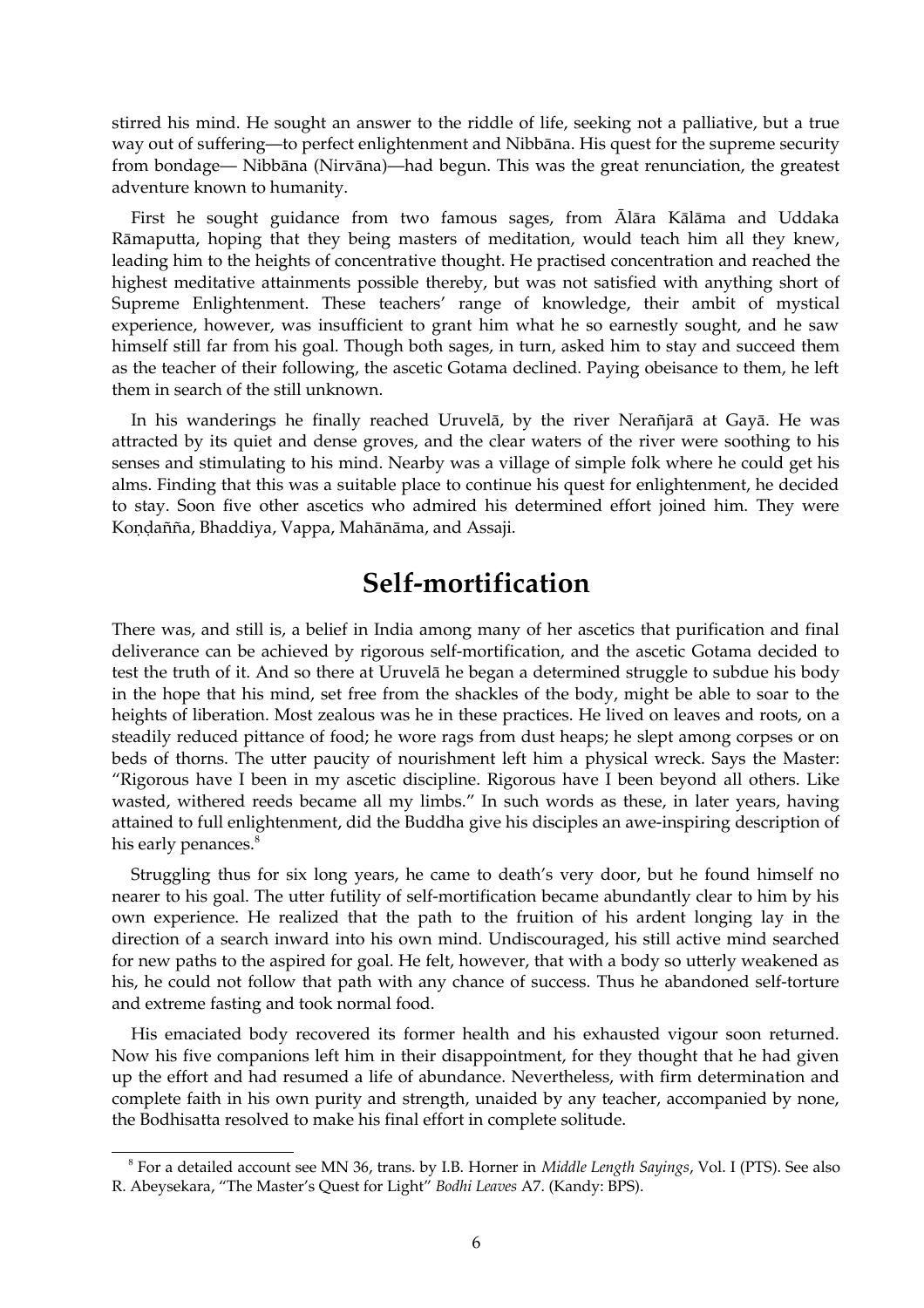On the forenoon of the day before his enlightenment while the Bodhisatta was seated in meditation under a banyan tree, Sujātā, the daughter of a rich householder, not knowing whether the ascetic was divine or human, offered milk-rice to him saying: "Lord, may your aspirations be crowned with success!" This was his last meal prior to his enlightenment.

#### <span id="page-6-0"></span>**The Final Triumph**

Cross-legged he sat under a tree, which later became known as the Bodhi Tree, the "Tree of Enlightenment" or "Tree of Wisdom," on the bank of the river Nerañjarā, at Gayā (now known as Buddhagayā), making the final effort with the inflexible resolution: "Though only my skin, sinews, and bones remain, and my blood and flesh dry up and wither away, yet will I never stir from this seat until I have attained full enlightenment (sammā*-sambodhi*)." So indefatigable in effort, so unflagging in his devotion was he, and so resolute to realize truth and attain full enlightenment.

Applying himself to the "mindfulness of in-and-out breathing" (*ānāpānasati*), the Bodhisatta entered upon and dwelt in the first meditative absorption (*jhāna*; Skt. *dhyāna*). By gradual stages he entered upon and dwelt in the second, third, and fourth jhānas. Thus cleansing his mind of impurities, with the mind thus composed, he directed it to the knowledge of recollecting past births (*pubbenivāsānussatiñāṇa*). This was the first knowledge attained by him in the first watch of the night. Then the Bodhisatta directed his mind to the knowledge of the disappearing and reappearing of beings of varied forms, in good states of experience, and in states of woe, each faring according to his deeds (*cutūpapātañāṇa*). This was the second knowledge attained by him in the middle watch of the night. Next he directed his mind to the knowledge of the eradication of the taints (*āsavakkhayañāṇa*).[9](#page-6-1)

He understood as it really is: "This is suffering (*dukkha*); this is the arising of suffering; this is the cessation of suffering; this is the path leading to the cessation of suffering." He understood as it really is: "These are defilements (*āsavas*); this is the arising of defilements; this is the cessation of defilements; this is the path leading to the cessation of defilements."

Knowing thus, seeing thus, his mind was liberated from the defilements of sense pleasures (*kāmāsavā*), of becoming (*bhavāsavā*), and of ignorance (*avijjāsavā*).[10](#page-6-2) When his mind was thus liberated, there came the knowledge, "liberated" and he understood: "Destroyed is birth, the noble life (*brahmacariya*) has been lived, done is what was to be done, there is no more of this to come" (meaning, there is no more continuity of the mind and body, no more becoming, rebirth). This was the third knowledge attained by him in the last watch of the night. This is known as *tevijjā* (Skt. *trividyā*), threefold knowledge.[11](#page-6-3)

Thereupon he spoke these words of victory:

Seeking but not finding the house builder, I hurried through the round of many births: Painful is birth ever and again.

O house builder, you have been seen; You shall not build the house again. Your rafters have been broken up, Your ridgepole is demolished too.

<span id="page-6-1"></span><sup>9</sup> Mahá Saccaka Sutta, MN 36.

<span id="page-6-2"></span><sup>&</sup>lt;sup>10</sup> Elsewhere we see the defilement of false view (*di*tthāsava) added to these as the fourth taint.

<span id="page-6-3"></span> $11$  MN 36/M I 249.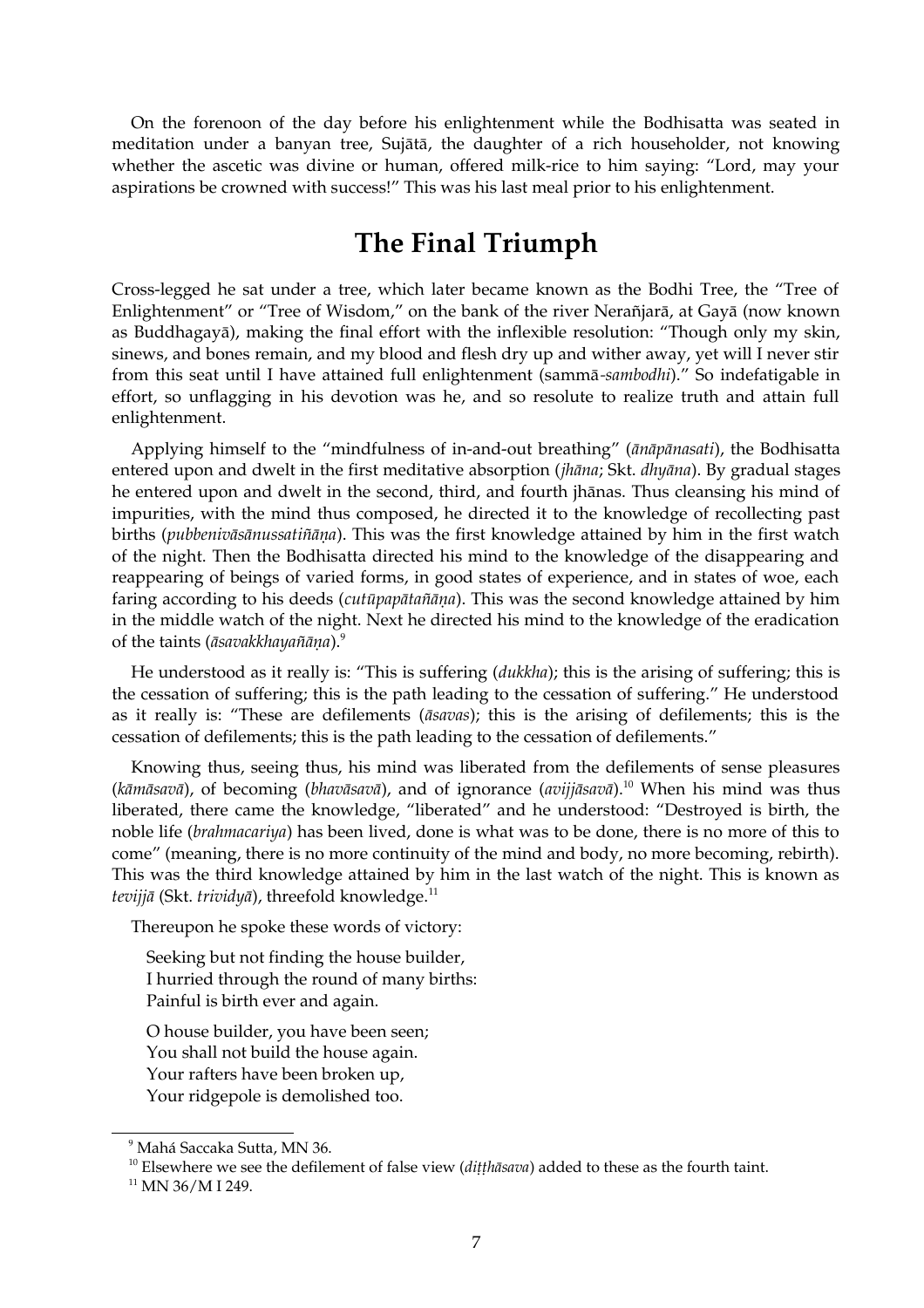My mind has now attained the unformed Nibbāna And reached the end of every sort of craving.<sup>[12](#page-7-0)</sup>

Thus the Bodhisatta<sup>[13](#page-7-1)</sup> Gotama at the age of thirty-five, on another full moon of May (*vesākha*, *vesak*), attained Supreme Enlightenment by comprehending in all their fullness the Four Noble Truths, the Eternal Verities, and he became the Buddha, the Great Healer and Consummate Master-Physician who can cure the ills of beings. This is the greatest unshakeable victory.

The Four Noble Truths are the priceless message that the Buddha gave to suffering humanity for their guidance, to help them to be rid of the bondage of *dukkha*, and to attain the absolute happiness, that absolute reality—Nibbāna.

These truths are not his creation. He only re-discovered their existence. We thus have in the Buddha one who deserves our respect and reverence not only as a teacher but also as model of the noble, self-sacrificing, and meditative life we would do well to follow if we wish to improve ourselves.

One of the noteworthy characteristics that distinguishes the Buddha from all other religious teachers is that he was a human being having no connection whatsoever with a God or any other "supernatural" being. He was neither God nor an incarnation of God, nor a prophet, nor any mythological figure. He was a man, but an extraordinary man (*acchariya manussa*), a unique being, a man par excellence (*purisuttama*). All his achievements are attributed to his human effort and his human understanding. Through personal experience he understood the supremacy of man.

Depending on his own unremitting energy, unaided by any teacher, human or divine, he achieved the highest mental and intellectual attainments, reached the acme of purity, and was perfect in the best qualities of human nature. He was an embodiment of compassion and wisdom, which became the two guiding principles in his Dispensation (*sāsana*).

The Buddha never claimed to be a saviour who tried to save "souls" by means of a revealed religion. Through his own perseverance and understanding he proved that infinite potentialities are latent in man and that it must be man's endeavour to develop and unfold these possibilities. He proved by his own experience that deliverance and enlightenment lie fully within man's range of effort.

"Religion of the highest and fullest character can coexist with a complete absence of belief in revelation in any straightforward sense of the word, and in that kernel of revealed religion, a personal God. Under the term personal God I include all ideas of a so-called superpersonal god, of the same spiritual and mental nature as a personality but on a higher level, or indeed any supernatural spiritual existence or force." (Julian Huxley, *Religion Without Revelation*, pp. 2 and 7.)

Each individual should make the appropriate effort and break the shackles that have kept him in bondage, winning freedom from the bonds of existence by perseverance, self-exertion, and insight. It was the Buddha who for the first time in the world's history taught that

<span id="page-7-1"></span><span id="page-7-0"></span><sup>&</sup>lt;sup>12</sup> Dhp 153-154. Trans. by Ñáóamoli Thera.

<sup>13</sup> A *bodhisatta* (Skt. *bodhisattva*) is one who adheres to or is bent on (*satta*) the ideal of enlightenment, or knowledge of the Four Noble Truths (*bodhi*). In this sense, the term may be applied to anyone who is bent on supreme enlightenment (*sammā-sambodhi*). A Bodhisatta fully cultivates ten perfections or *pāramī*, which are essential qualities of an extremely high standard initiated by compassion, and ever tinged with understanding, free from craving, pride, and false views (*taṇhā, diṭṭhi*, and *māna*) that qualify an aspirant for Buddhahood. They are: *dāna, sīla, nekkhamma, paññā, viriya, khanti, sacca, adhiṭṭhāna, mettā, and upekkhā* —generosity, morality, renunciation, wisdom, effort, forbearance, truthfulness, determination, lovingkindness, and equanimity.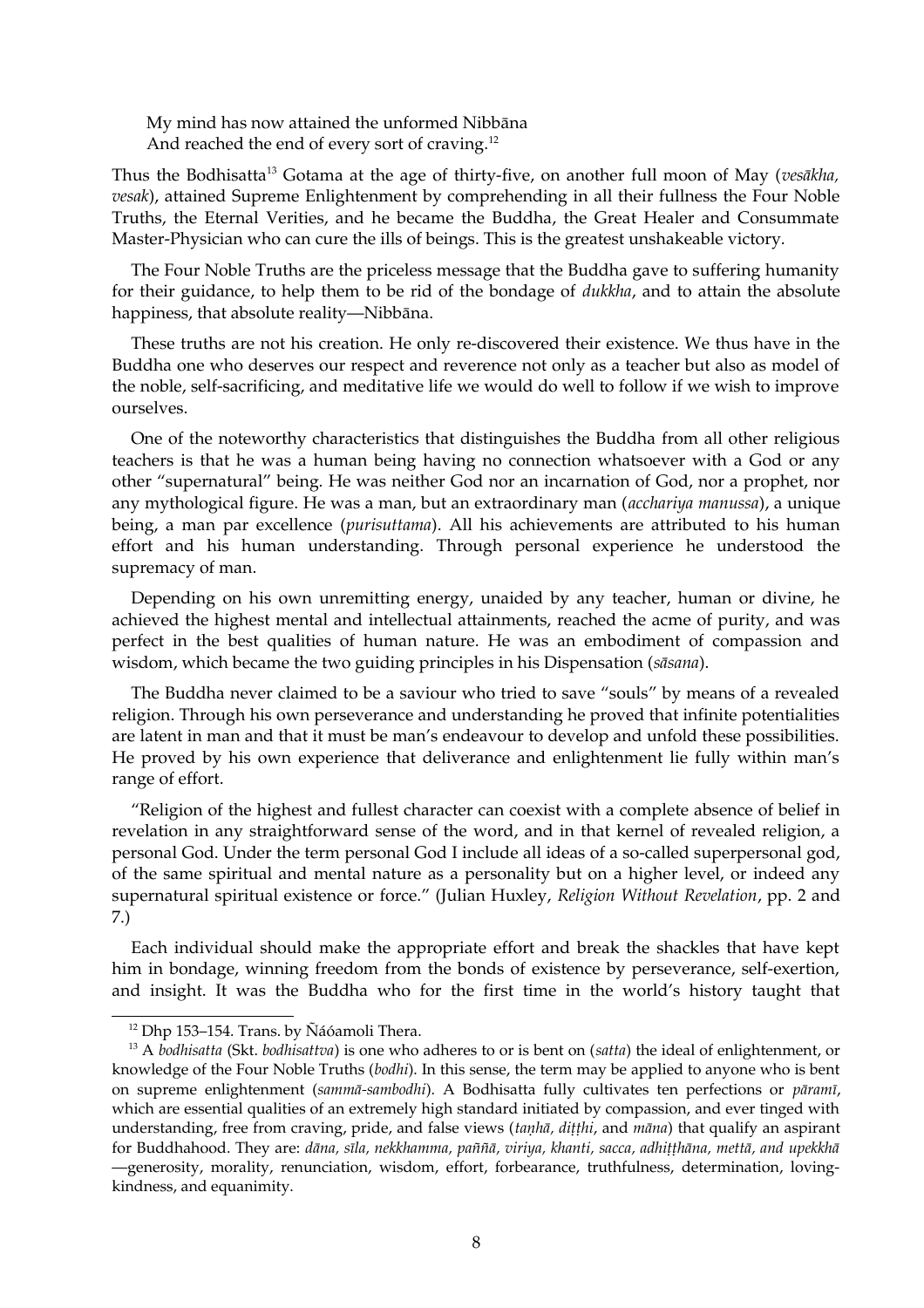deliverance could be attained independently of an external agency, that deliverance from suffering must be wrought and fashioned by each one for himself upon the anvil of his own actions.

None can grant deliverance to another who merely begs for it. Others may lend us a helping hand by guidance and instruction and in other ways, but the highest freedom is attained only through self-realization and self-awakening to truth and not through prayers and petitions to a Supreme Being, human or divine. The Buddha warns his disciples against shifting the burden to an external agency, directs them to the ways of discrimination and research, and urges them to get busy with the real task of developing their inner forces and qualities.

## <span id="page-8-0"></span>**Misconceptions**

There are some who take delight in making the Buddha a non-human. They quote a passage from the Aṅguttara Nikāya (A II 37), mistranslate it, and misunderstand it. The story goes thus:

Once the Buddha was seated under a tree in the meditation posture, his senses calmed, his mind quiet, and attained to supreme control and serenity Then a Brahmin, Doṇa by name, approached the Buddha and asked:

"Sir, will you be a god, a deva?"

"No, brahmin."

"Sir, will you be a heavenly angel, a gandhabba?"

"No, brahmin."

"Sir, will you be a demon, a yakkha?"

"No, brahmin."

"Sir, will you be a human being, a manussa?"

"No, brahmin."

"Then, sir, what indeed will you be?"

Now, understand the Buddha's reply carefully:

"Brahmin, whatever defilements (*āsavas*) there be owing to the presence of which a person may be identified as a god or a heavenly angel or a demon or a human being, all these defilements in me are abandoned, cut off at the root, made like a palm-tree stump, done away with, and are no more subject to future arising.

"Just as, brahmin, a blue or red or white lotus born in water, grows in water and stands up above the water untouched by it, so too I, who was born in the world and grew up in the world, have transcended the world, and I live untouched by the world. Remember me as one who is enlightened (*Buddho ti maṃ dhārehi brāhmaṇa*)."

What the Buddha said was that he was not a god or a heavenly angel or a demon or a human being full of defilements. From the above it is clear that the Buddha wanted the brahmin to know that he was not a human being with defilements. He did not want the brahmin to put him into any of those categories. The Buddha was in the world but not of the world. This is clear from the simile of the lotus. Hasty critics, however, rush to a wrong conclusion and want others to believe that the Buddha was not a human being.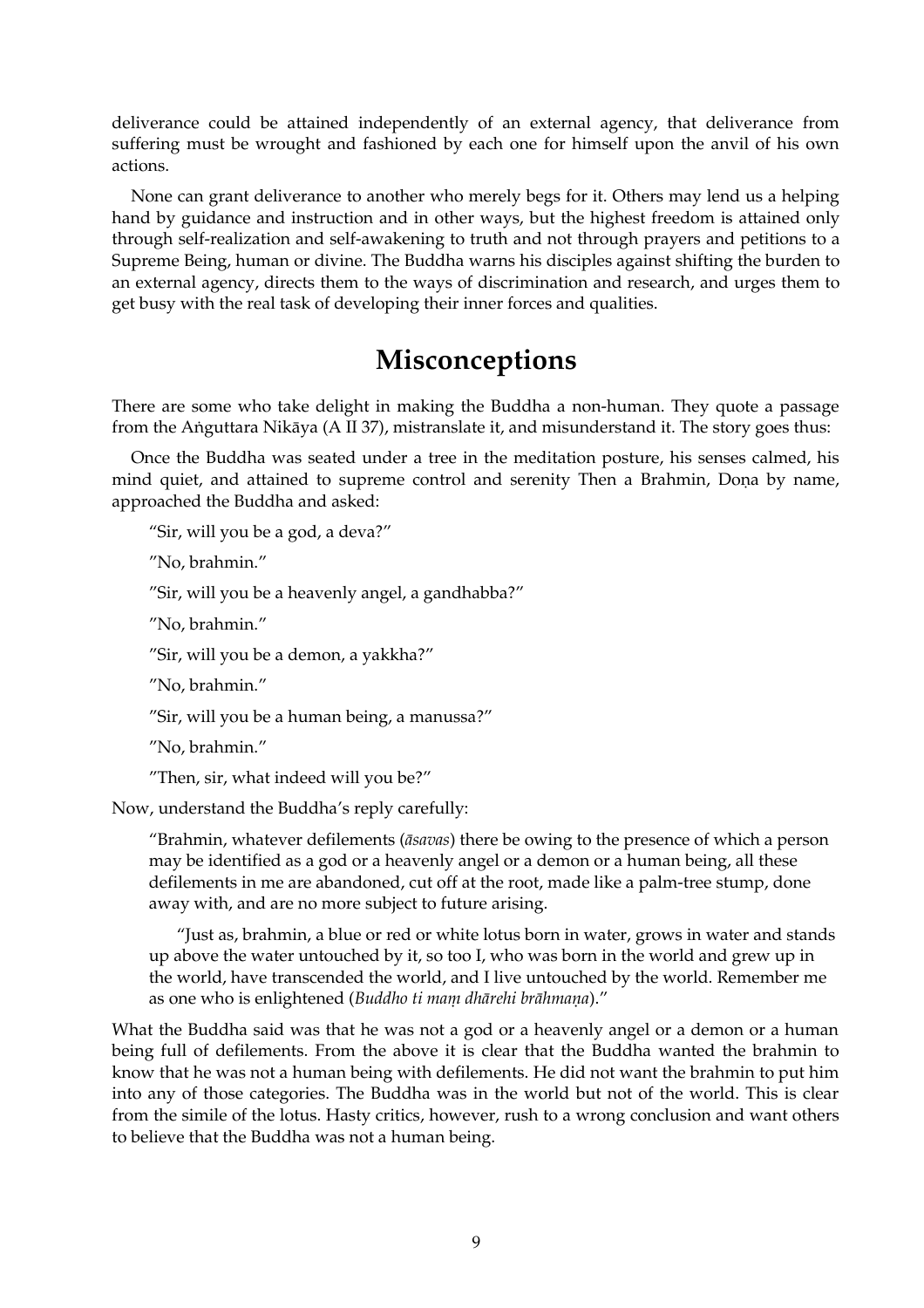In the Aṅguttara Nikāya (A I 22), there is a clear instance in which the Buddha categorically declared that he was a human being:

Monks, there is one person (*puggala*) whose birth into this world is for the welfare and happiness of many, out of compassion for the world, for the gain and welfare and happiness of gods (*devas*) and humanity. Who is this one person (*eka puggala*)? It is the Tathāgata, who is a Worthy One (*arahat*), a Supremely Enlightened One (*sammā-sambuddho*) …. Monks, one person born into the world is an extraordinary man, a marvellous man (*acchariya manussa*).

Note the Pāli word *manussa*, a human being. Yes, the Buddha was a human being but not just another man. He was a marvellous man.

The Buddhist texts say that the Bodhisatta (as he is known before he became the Buddha) was in the Tusita heaven (*devaloka*) but came down to the human world to be born as a human being (*manussatta*). His parents, King Suddhodana and Queen Mahāmāyā, were human beings.

The Bodhisatta was born as a man, attained enlightenment (Buddhahood) as a man, and finally passed away into parinibbāna as a man. Even after his Supreme Enlightenment he did not call himself a God or Brahmā or any "supernatural being," but an extraordinary man.

Dr. S. Radhakrishnan, a Hindu steeped in the tenets of the Vedas and Vedanta, says that Buddhism is an offshoot of Hinduism, and even goes to the extent of calling the Buddha a Hindu. He writes:

"The Buddha did not feel that he was announcing a new religion. He was born, grew up, and died a Hindu. He was restating with a new emphasis the ancient ideals of the Indo-Aryan civilization."[14](#page-9-0)

But the Buddha himself declares that his teaching was a revelation of truths discovered by himself, not known to his contemporaries, not inherited from past tradition. Thus, in his very first sermon, referring to the Four Noble Truths, he says: "Monks, with the thought 'This is the noble truth of suffering, this is its cause, this is its cessation, this is the way leading to its cessation,' there arose in me vision, knowledge, wisdom, insight, and light concerning things unheard of before (*pubbesu ananussutesu dhammesu*).'"[15](#page-9-1)

Again, while making clear to his disciples the difference between a Fully Enlightened One and the arahats, the consummate ones, the Buddha says: "The Tathāgata, O disciples, while being an arahat is fully enlightened. It is he who proclaims a way not proclaimed before, he is the knower of a way, who understands a way, who is skilled in a way (*maggaññū, maggavidū, maggakovido*). And now his disciples are wayfarers who follow in his footsteps."[16](#page-9-2)

The ancient way the Buddha refers to is the Noble Eightfold Path and not any ideals of the Indo-Aryan civilization as Dr. Radhakrishnan imagines.

However, referring to the Buddha, Mahatma Gandhi, the architect of Indian independence, says: "By his immense sacrifice, by his great renunciation and by the immaculate purity of his life, he left an indelible impress upon Hinduism, and Hinduism owes an eternal debt of gratitude to that great teacher." (Mahādev Desai, With Gandhiji in Ceylon, Madras, 1928, p.26.)

<span id="page-9-0"></span><sup>&</sup>lt;sup>14</sup> 2500 Years of Buddhism, Foreword, p. ix, Government of India, 1971.

<span id="page-9-1"></span><sup>&</sup>lt;sup>15</sup> Vin I 10; V 420.

<span id="page-9-2"></span><sup>&</sup>lt;sup>16</sup> Vin I 10: V 420.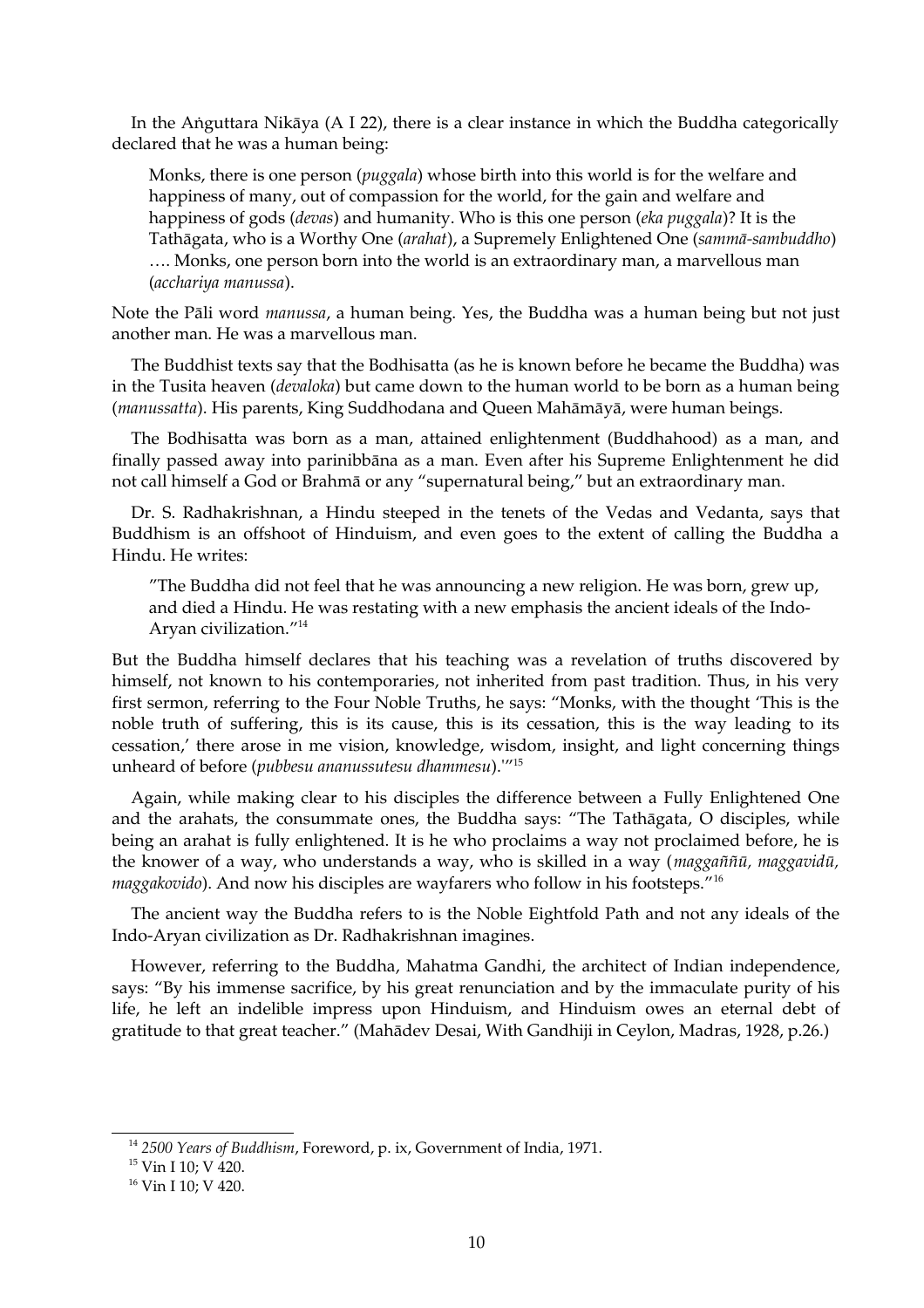# <span id="page-10-1"></span>**Dependent Arising**

For a week, immediately after the enlightenment, the Buddha sat at the foot of the Bodhi Tree, experiencing the supreme bliss of emancipation. At the end of the seven days he emerged from that concentration (*samādhi*) and in the first watch of the night thought over the dependent arising (*paṭicca-samuppāda*) as to how things arise (*anuloma*) thus:

When this is, that comes to be; with the arising of this, that arises; namely: dependent on ignorance, volitional or kamma formations; dependent on volitional formations, (rebirth or rebecoming) consciousness; dependent on consciousness, mentality-materiality (mental and physical combination); dependent on mentality-materiality, the sixfold base (the five physical sense organs with consciousness as the sixth); dependent on the sixfold base, contact; depend on contact, feeling; dependent on feeling, craving; dependent on craving, clinging; dependent on clinging, the process of becoming; dependent on the process of becoming, there comes to be birth; dependent on birth arise ageing and death, sorrow, lamentation, pain, grief, and despair. Thus does this whole mass of suffering arise.

In the second watch of the night, the Buddha thought over the dependent arising as to how things cease (*paṭiloma*) thus:

When this is not, that does not come to be; with the cessation of this, that ceases; namely: with the utter cessation of ignorance, the cessation of volitional formations; with the cessation of formations, the cessation of consciousness… (and so on). Thus does this whole mass of suffering cease.

In the third watch of the night, the Buddha thought over the dependent arising both as to how things arise and cease thus:

When this is, that comes to be; with the arising of this, that arises; when this is not, that does not come to be; with the cessation of this, that ceases; namely: dependent on ignorance, volitional formations … (and so on). Thus does this whole mass of suffering arise. With the utter cessation of ignorance, the cessation of volitional formations (and so on). Thus does this whole mass of suffering cease.<sup>[17](#page-10-2)</sup>

The Buddha now spent six more weeks in lonely retreat at six different spots in the vicinity of the Bodhi Tree. At the end of this period two merchants, Tapassu and Bhallika, who were passing that way, offered rice cake and honey to the Master, and said: "We go for refuge to the Buddha and to the Dhamma.[18](#page-10-3) Let the Blessed One receive us as his followers."[19](#page-10-4) They became his first lay followers (*upāsakas*).

#### <span id="page-10-0"></span>**The First Sermon**

Now, while the Blessed One dwelt in solitude this thought occurred to him: "The Dhamma I have realized is deep, hard to see, hard to understand, peaceful and sublime, beyond mere reasoning, subtle, and intelligible to the wise. But this generation delights, revels, and rejoices in sensual pleasures. It is hard for such a generation to see this conditionality, this dependent arising. Hard too is it to see this calming of all conditioned things, the giving up of all substance of becoming, the extinction of craving, dispassion, cessation, Nibbāna. And if I were to teach the

<span id="page-10-2"></span><sup>&</sup>lt;sup>17</sup> Ud 1. See too the author's *Dependent Origination* (Wheel No. 15).

<span id="page-10-3"></span><sup>18</sup> At this time there was as yet no Order (*saṅgha*).

<span id="page-10-4"></span> $19$  Vin I 4.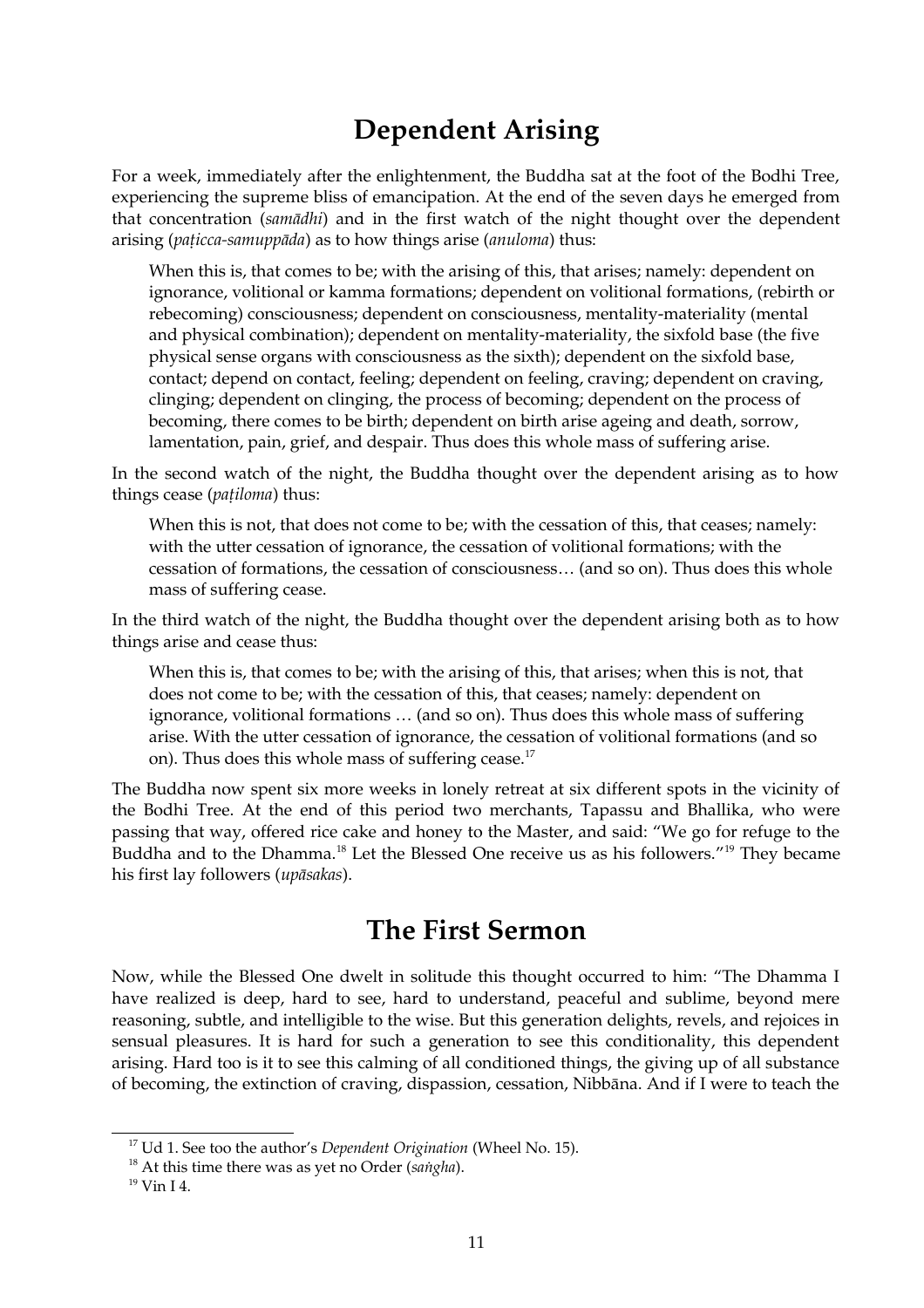Dhamma and others were not to understand me, that would be a weariness, a vexation for me." [20](#page-11-0)

Pondering thus he was first reluctant to teach the Dhamma, but on surveying the world with his mental eye, he saw beings with little dust in their eyes and with much dust in their eyes, with keen faculties and dull faculties, with good qualities and bad qualities, easy to teach and hard to teach, some who are alive to the perils hereafter of present wrongdoings, and some who are not. The Master then declared his readiness to proclaim the Dhamma in this solemn utterance:

*Apārutā tesaṃ amatassa dvārā Ye sotavanto pamuñcantu saddhaṃ.*

Open are the doors of the Deathless. Let those that have ears repose trust.

When considering to whom he should teach the Dhamma first, he thought of Ālāra Kālāma and Uddaka Rāmaputta, his teachers of old; for he knew that they were wise and discerning. But that was not to be; they had passed away. Then the Blessed One made up his mind to make known the truth to those five ascetics, his former friends, still steeped in the fruitless rigours of extreme asceticism. Knowing that they were living at Benares in the Deer Park at Isipatana, the Resort of Seers (modern Sārnāth), the Blessed One left Gayā for distant Benares, walking by stages some 150 miles. On the way not far from Gayā the Buddha was met by Upaka, an ascetic who, struck by the serene appearance of the Master, inquired: "Who is your teacher? Whose teaching do you profess?"

The Buddha replied: "I have no teacher, one like me does not exist in all the world, for I am the Peerless Teacher, the Arahat. I alone am Supremely Enlightened. Quenching all defilements, Nibbāna's calm have I attained. I go to the city of Kāsi (Benares) to set in motion the Wheel of Dhamma. In a world where blindness reigns, I shall beat the Deathless Drum."

"Friend, you then claim you are a universal victor," said Upaka. The Buddha replied: "Those who have attained the cessation of defilements, they are, indeed, victors like me. All evil have I vanquished. Hence I am a victor."

Upaka shook his head, remarking sarcastically, "It may be so, friend," and took a bypath. The Buddha continued his journey, and in gradual stages reached the Deer Park at Isipatana. The five ascetics, seeing the Buddha from afar, discussed among themselves: "Friends, here comes the ascetic Gotama who gave up the struggle and turned to a life of abundance and luxury. Let us make no kind of salutation to him." But when the Buddha approached them, they were struck by his dignified presence and they failed in their resolve. One went to meet him and took his alms-bowl and robe, another prepared a seat, still another brought him water. The Buddha sat on the seat prepared for him, and the five ascetics then addressed him by name and greeted him as an equal, saying, "*āvuso*" (friend).

The Buddha said, "Address not the Tathāgata (Perfect One) by the word '*āvuso*.' The Tathāgata, monks, is a Consummate One (Arahat), a Supremely Enlightened One. Give ear, monks, the Deathless has been attained. I shall instruct you, I shall teach you the Dhamma; following my teaching you will know and realize for yourselves even in this lifetime that supreme goal of purity for the sake of which clansmen retire from home to follow the homeless life." Thereupon the five monks said: "Friend Gotama, even with the stern austerities, penances, and self-torture you practised, you failed to attain the superhuman vision and insight. Now that

<span id="page-11-0"></span> $^{20}$  MN 26; I 167-68.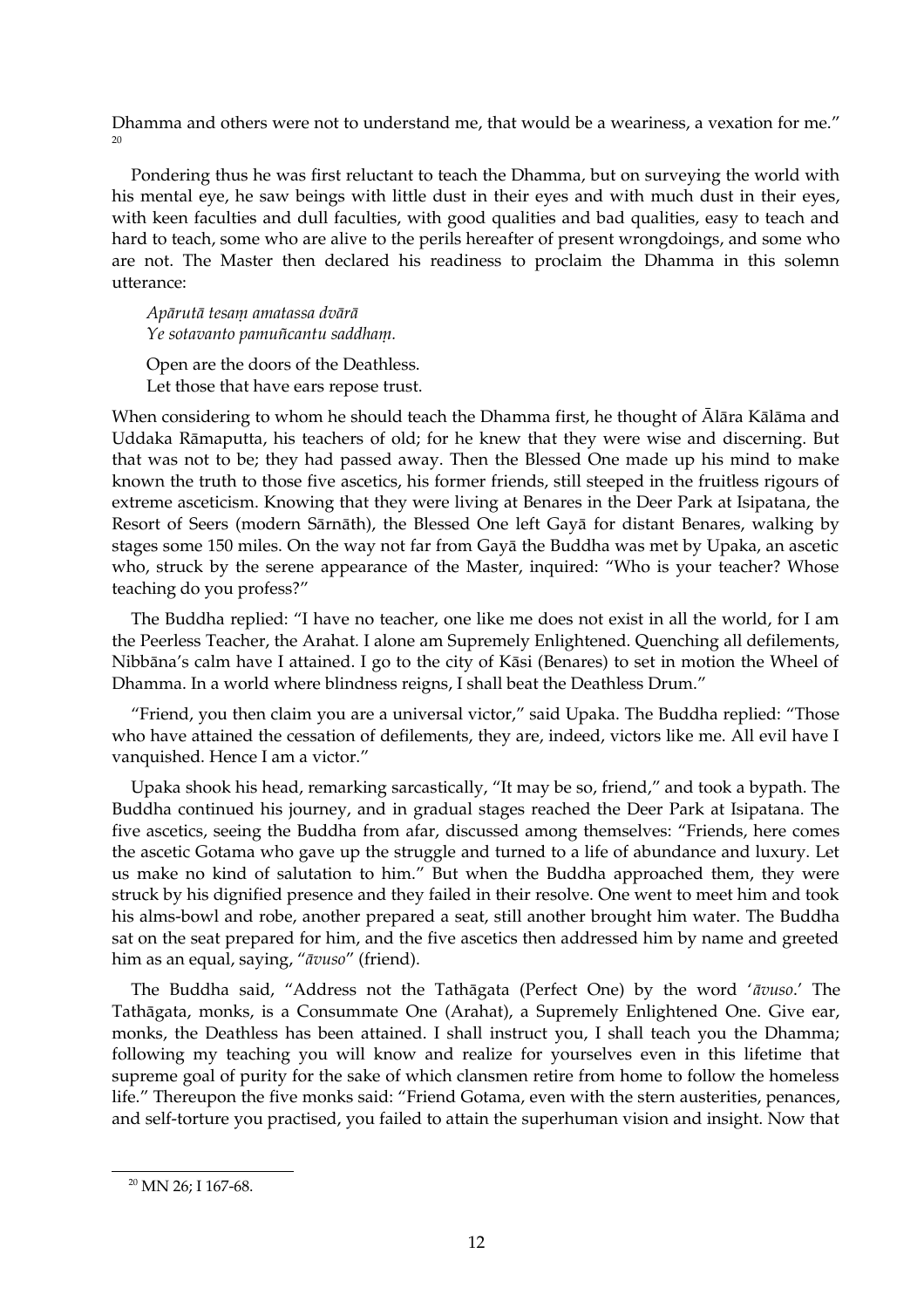you are living a life of luxury and self-indulgence, and have given up the struggle, how could you have reached superhuman vision and insight?"

Then replied the Buddha: "The Tathāgata has not ceased from effort and reverted to a life of luxury and abundance. The Tathāgata is a Supremely Enlightened One. Give ear, monks, the Deathless has been attained. I shall instruct you. I shall teach you the Dhamma."

A second time the monks said the same thing to the Buddha who gave the same answer a second time. A third time they repeated the same question. In spite of the assurance given by the Master, they did not change their attitude. Then the Buddha spoke to them thus: "Confess, O monks, did I ever speak to you in this way before?" Touched by this appeal of the Blessed One, the five ascetics submitted and said: "No, indeed, Lord." Thus did the Supreme Sage, the Tamed One, tame the hearts of the five ascetics with patience and kindness, with wisdom and skill. Overcome and convinced by his utterances, the monks indicated their readiness to listen to him.

#### <span id="page-12-0"></span>**The Middle Path**

Now, on a full moon day of July, 589 years before Christ, in the evening, at the moment the sun was setting and the full moon simultaneously rising, in the shady Deer Park at Isipatana, the Buddha addressed them:

Monks, these two extremes ought not to be cultivated by the recluse. What two? Sensual indulgence, which is low, vulgar, worldly, ignoble, and conducive to harm; and selfmortification, which is painful, ignoble, and conducive to harm. The middle path, monks, understood by the Tathāgata, avoiding the extremes, gives vision and knowledge and leads to calm, realization, enlightenment, and Nibbāna. And what, monks, is that middle path? It is this Noble Eightfold Path, namely: right understanding, right thought, right speech, right action, right livelihood, right effort, right mindfulness, right concentration.

Then the Buddha explained to them the Four Noble Truths: the noble truth of suffering, the noble truth of the arising of suffering, the noble truth of the cessation of suffering, and the noble truth of the way leading to the cessation of suffering. $21$ 

Thus did the Supreme Buddha proclaim the truth and set in motion the Wheel of the Dhamma *(dhamma-cakka-pavattana)*. This first discourse, this message of the Deer Park, is the core of the Buddha's Teaching. As the footprint of every creature that walks the earth could be included in the elephant's footprint, which is pre-eminent for size, so does the doctrine of the Four Noble Truths embrace the entire teaching of the Buddha.

Explaining each of the Four Noble Truths, the Master said: "Such, monks, was the vision, the knowledge, the wisdom, the insight, the light that arose in me, that I gained about things not heard before. As long as, monks, my intuitive knowledge, my vision in regard to these Four Noble Truths was not absolutely clear to me, I did not claim that I had gained the incomparable Supreme Enlightenment. But when, monks, my intuitive knowledge, my vision, in regard to these Four Noble Truths was absolutely clear to me, then only did I claim that I had gained the incomparable Supreme Enlightenment. And there arose in me insight and vision: unshakeable is the deliverance of my mind *(akuppā me cetovimutti)*, this is my last birth, there is no more

<span id="page-12-1"></span><sup>21</sup> For a comprehensive explanation of these truths, see the author's *The Buddha's Ancient Path*; Bhikkhu Ñáóamoli, *Three Cardinal Discourses of the Buddha* (Wheel No. 17); Francis Story, *The Four Noble Truths* (Wheel No. 34/35); Nyanatiloka Thera, *The Word of the Buddha*. All published by BPS.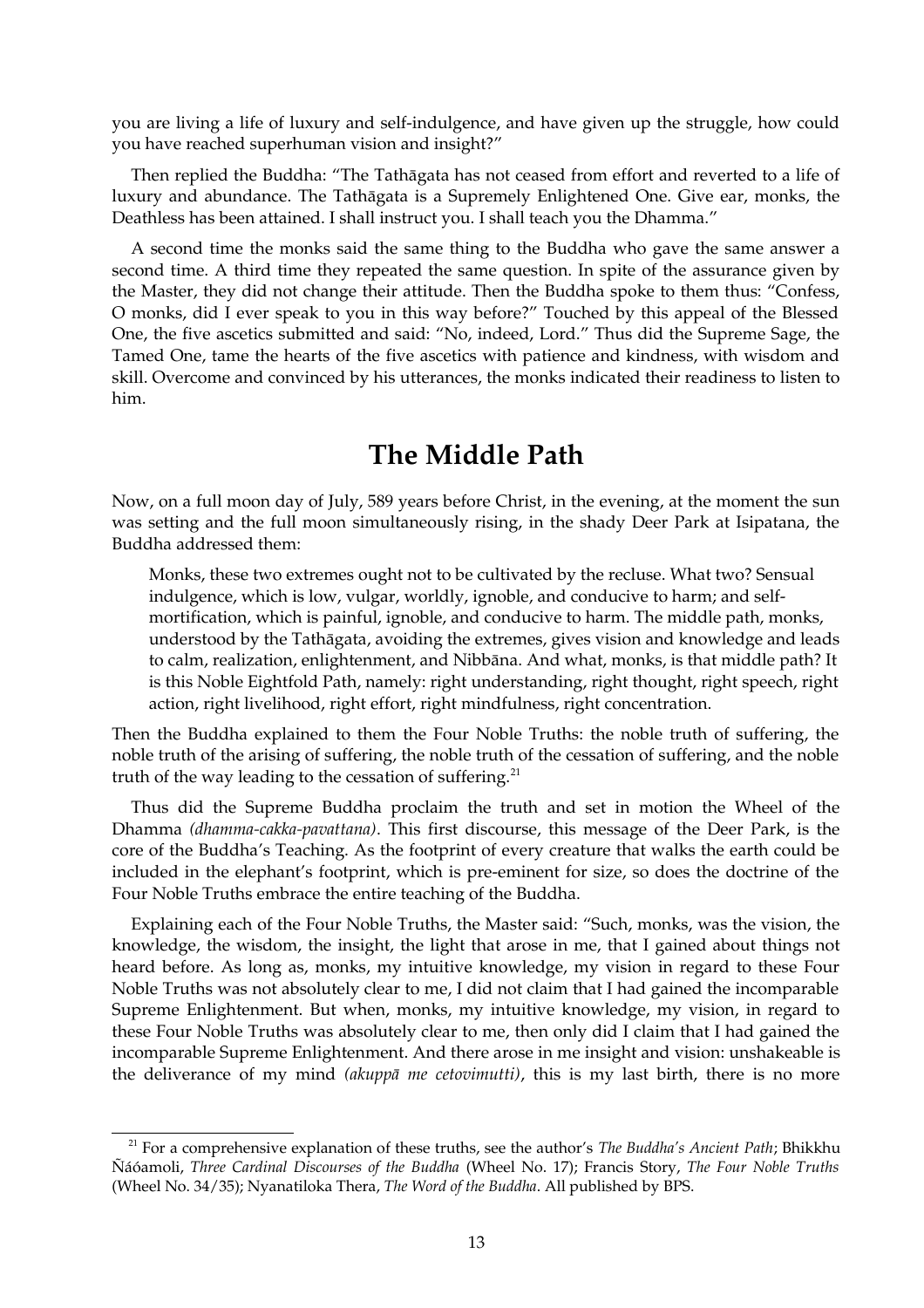becoming (rebirth)."<sup>[22](#page-13-1)</sup> Thus spoke the Buddha, and the five monks, glad at heart, applauded the words of the Blessed One.

On December 2, 1930, at the royal dinner at the King's Palace, Sweden, when it was his turn to speak, Sir C. Venkata Raman, the Nobel Prize winning physicist, left aside science and, to the surprise of the renowned guests, delivered a most powerful address on the Buddha and India's past glories. "In the vicinity of Benares," said Sir Venkata Raman, "there exists a path which is for me the most sacred place in India. This path was one day travelled over by the Prince Siddhattha, after he had gotten rid of all his worldly possessions in order to go through the world and proclaim the annunciation of love."<sup>[23](#page-13-2)</sup>

# <span id="page-13-0"></span>**The Siṃsapa Grove**

TtOnce the Blessed One was living at Kosambī (near Allahabad) in the Siṃsapa Grove. Then, gathering a few *siṃsapa* leaves in his hand, the Blessed One addressed the monks:

"What do you think, monks, which is greater in quantity, the handful of *siṃsapa* leaves gathered by me or what is in the forest overhead?"

"Not many, trifling, venerable sir, are the leaves in the handful gathered by the Blessed One; many are the leaves in the forest overhead."

"Even so, monks, many are those things I have fully realized, but not declared to you; few are the things I have declared to you. And why, monks, have I not declared them? They, monks, are not useful, are not essential to the life of purity, they do not lead to disgust, to dispassion, to cessation, to tranquillity, to full understanding, to full enlightenment, to Nibbāna. That is why, monks, they are not declared by me.

"And what is it, monks, that I have declared? This is suffering—this have I declared. This is the arising of suffering—this have I declared. This is the cessation of suffering—this have I declared. This is the path leading to the cessation of suffering—this have I declared.

And why, monks, have I declared these truths? "They are, indeed, useful, are essential to the life of purity, they lead to disgust, to dispassion, to cessation, to tranquillity, to full understanding, to enlightenment, to Nibbāna. That is why, monks, they are declared by me. Therefore, monks, an effort should be made to realize: "This is suffering, this is the arising of suffering, this is the cessation of suffering, this is the way leading to the cessation of suffering.' "[24](#page-13-3)

The Buddha has emphatically said:

One thing do I make known: suffering, and the cessation of suffering."[25](#page-13-4) (*Dukkhaṃ ceva paññāpemi, dukkhassa ca nirodhaṃ.*)

To understand this unequivocal saying is to understand Buddhism; for the entire teaching of the Buddha is nothing else than the application of this one principle. What can be called the discovery of a Buddha is just these Four Noble Truths. This is the typical teaching of the Buddhas of all ages.

<span id="page-13-1"></span><sup>22</sup> Dhammacakkappavattana Sutta, S V 420.

<span id="page-13-2"></span><sup>23</sup> *The Bosat* (Vol. 5, No.I, 1942), Vajirarama, Colombo, p 8.

<span id="page-13-3"></span><sup>&</sup>lt;sup>24</sup> S V 437.

<span id="page-13-4"></span> $25$  MN 22: I.140.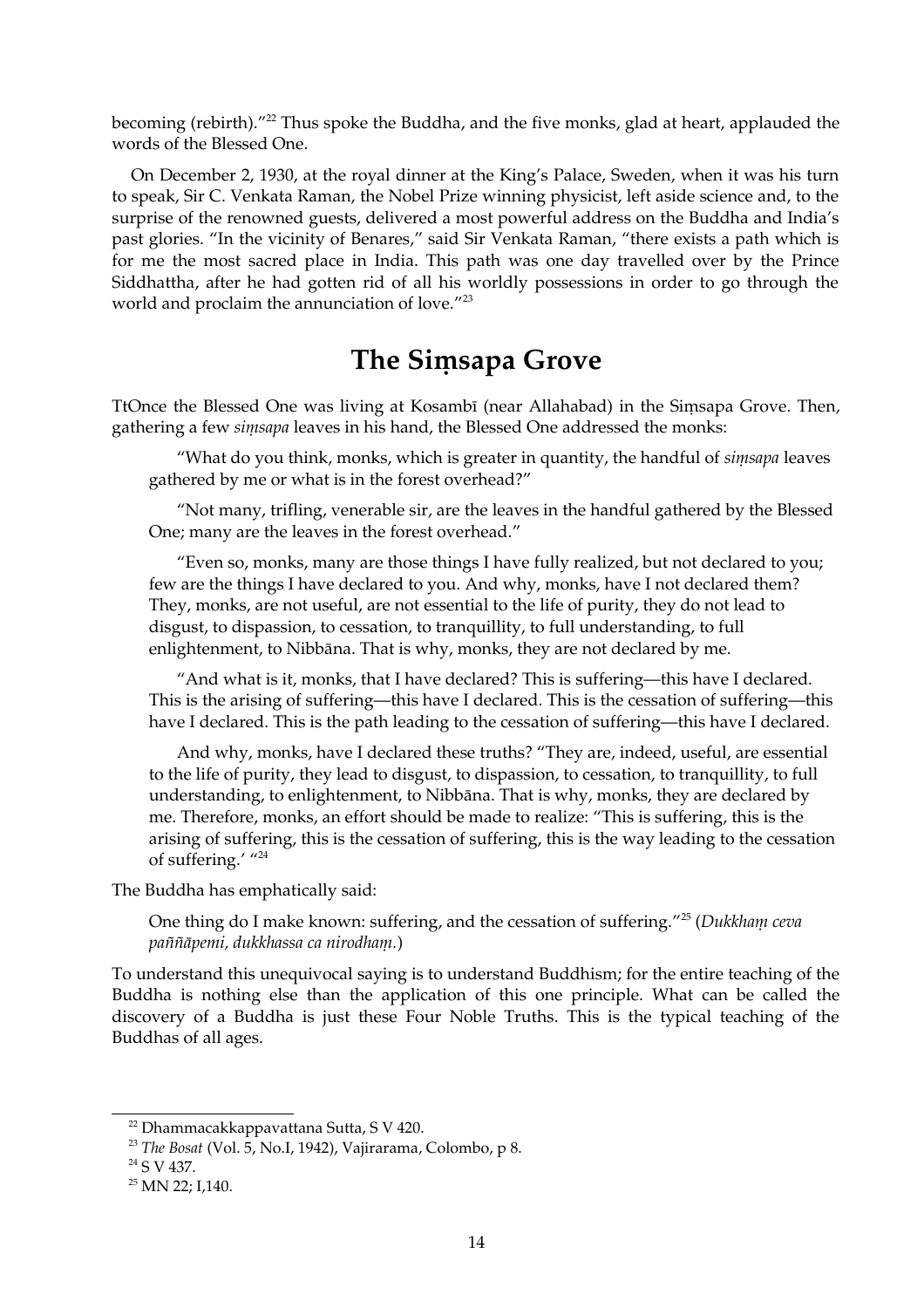#### <span id="page-14-1"></span>**The Peerless Physician**

The Buddha is also known as the peerless physician (*bhisakko*), the supreme surgeon (*sallakatto anuttaro*). He indeed, is an unrivalled healer.

The Buddha's method of exposition of the Four Noble Truths is comparable to that of a physician. As a physician, he first diagnosed the illness, next he discovered the cause for the arising of the illness, then he considered its removal, and lastly applied the remedy.

Suffering (*dukkha*) is the illness; craving (*taṇhā*) is the arising or the root cause of the illness (*samudaya*); through the removal of craving, the illness is removed, and that is the cure (*nirodhanibbāna*); the Noble Eightfold Path (*magga*) is the remedy.

The Buddha's reply to a brahmin who wished to know why the Master is called a Buddha clearly indicates that it was for no other reason than a perfect knowledge of the Four Noble Truths. Here is the Buddha's reply:

I knew what should be known, What should be cultivated I have cultivated. What should be abandoned that have I let go. Hence, O brahmin, I am Buddha— The Awakened One.<sup>[26](#page-14-2)</sup>

With the proclamation of the Dhamma for the first time, with the setting in motion of the Wheel of the Dhamma, and with the conversion of the five ascetics, the Deer Park at Isipatana became the birthplace of the Buddha's Dispensation (*sāsana*) and of his Community of Monks (*saṅgha*).[27](#page-14-3)

#### <span id="page-14-0"></span>**The Spread of the Dhamma**

Thereafter the Buddha spent the vassa<sup>[28](#page-14-4)</sup> at the Deer Park at Isipatana, sacred this day to over 600 million of the human race. During these three months of "rains" fifty others headed by Yasa, a young man of wealth, joined the Order. Now the Buddha had sixty disciples, all arahats who had realized the Dhamma and were fully competent to teach others. When the rainy season ended, the Master addressed his immediate disciples in these words:

"Released am I, monks, from all ties whether human or divine. You also are delivered from all fetters whether human or divine. Go now and wander for the welfare, and happiness of many, out of compassion for the world, for the gain, welfare, and happiness of gods and men. Let not two of you proceed in the same direction. Proclaim the Dhamma that is excellent in the beginning, excellent in the middle, and excellent in the end, possessed of

Jawaharlal Nehru writes: "At Sarnath near Benares, I would almost see the Buddha preaching his first sermon, and some of his recorded words would come like a distant echo to me through two thousand five hundred years. Asoka's pillars of stone with their inscriptions would speak to me in their magnificent language and tell me of a man who, though an emperor, was greater than any king or emperor." (*The Discovery of India*, p 44)

<span id="page-14-3"></span><span id="page-14-2"></span><sup>&</sup>lt;sup>26</sup> S V 588; MN 92; Vin.I,45; Thag. 828.

 $27$  In 273 B.C. Emperor Asoka came on pilgrimage to this holy spot and caused a series of monuments and a commemorative pillar with the lion capital to be erected. This capital with its four magnificent lions upholding the *dharmacakra*, "the Wheel of Dharma," now stands in the museum of Sarnath, Benares, and is today the official crest of India. The *dharmacakra* festival is still held in Sri Lanka.

<span id="page-14-4"></span> $28$  The "rains" is the three months of seclusion during the rainy season, i.e. from July to October in India.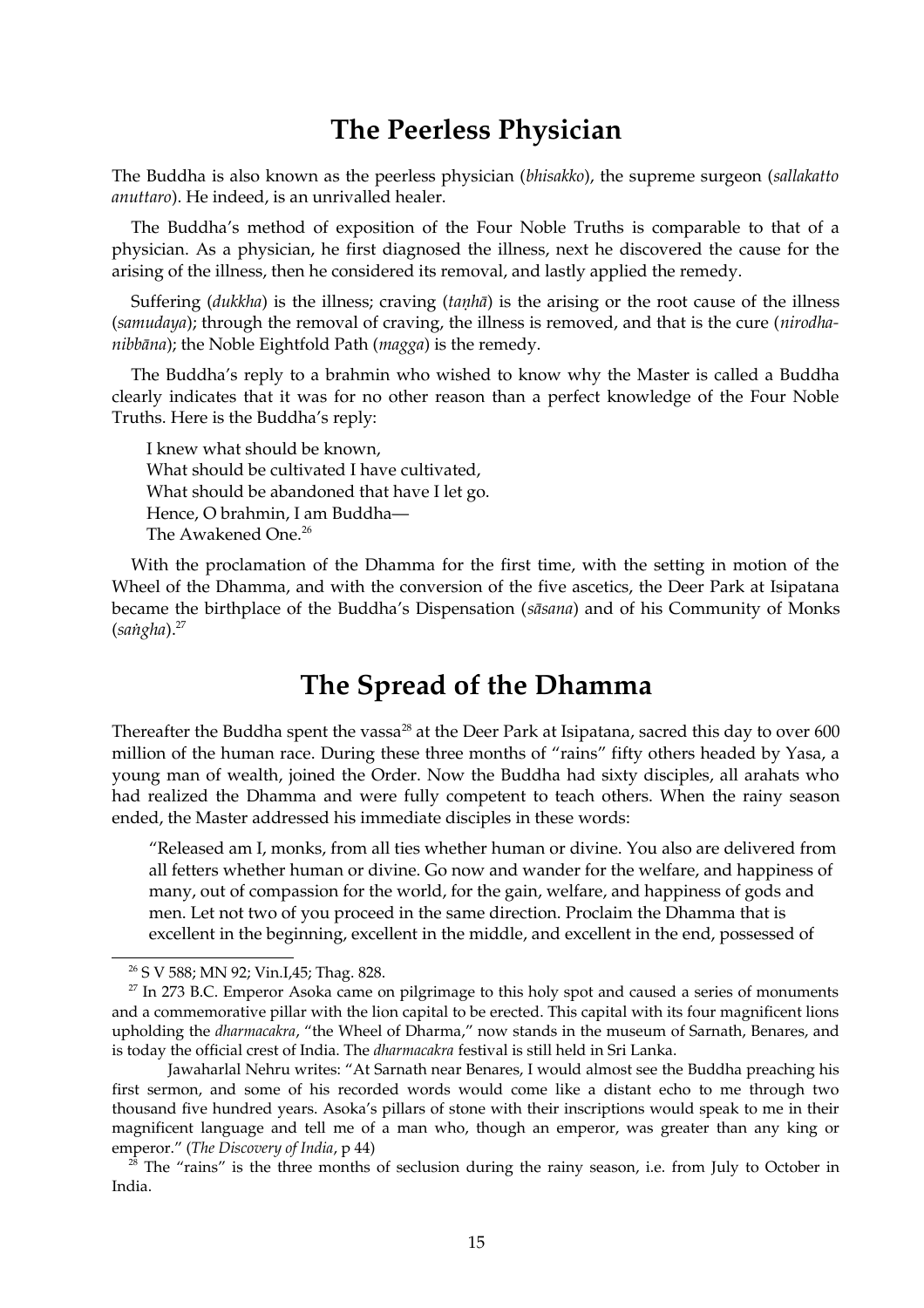meaning and the letter and utterly perfect. Proclaim the life of purity, the holy life consummate and pure. There are beings with little dust in their eyes who will be lost through not hearing the Dhamma, there are beings who will understand the Dhamma. I also shall go to Uruvelā, to Senānigama, to teach the Dhamma."[29](#page-15-2)

Thus did the Buddha commence his sublime mission, which lasted to the end of his life. With his disciples he walked the highways and byways of India enfolding all within the aura of his boundless compassion and wisdom. Though the Order of Monks began its career with sixty bhikkhus, it expanded soon into thousands, and, as a result of the increasing number of monks, many monasteries came into being. In later times monastic Indian universities like Nālandā, Vikramasilā, Jagaddalā, Vikramapuri, and Odantapuri, became cultural centres which gradually influenced the whole of Asia and through it the mental life of humankind.

After a successful ministry of forty-five years, the Buddha passed away at the age of eighty at the twin Sāla Trees of the Mallas at Kusinārā (in modern Uttara Pradesh about 120 miles northeast of Benares).[30](#page-15-3)

#### <span id="page-15-1"></span>**The Buddha's Ministry**

During his long ministry of forty-five years the Buddha walked widely throughout the northern districts of India. But during the rains retreat (*vassa*), he generally stayed in one place. Here follows a brief sketch of his retreats gathered from the texts:

1<sup>st</sup> year: Vārānasi. After the first proclamation of the Dhamma on the full moon day of July, the Buddha spent the first *vassa* at Isipatana, Vārānasi.

The 2<sup>nd</sup>, 3<sup>rd</sup>, and 4<sup>th</sup> years: Rājagaha (in the Bamboo Grove, Veļuvana). It was during the third year that Sudatta, a householder of Sāvatthī known for his bounty as Anāthapiṇḍika, "the feeder of the forlorn," having heard that a Buddha had come into being, went in search of him, listened to him, and having gained confidence (*saddhā*) in the Teacher, the Teaching, and the Taught (the Buddha, Dhamma, and Sangha), attained the first stage of sainthood (*sotāpatti*). He was renowned as the chief supporter (*dāyaka*) of the Master. Anāthapiṇḍika had built the famous Jetavana monastery at Sāvatthī, known today as Sahet-mahet, and offered it to the Buddha and his disciples. The ruins of this monastery are still to be seen.

5 th year: Vesāli. The Buddha kept retreat in the Pinnacled Hall (*kūṭāgārasālā*). It was at this time that King Suddhodana fell ill. The Master visited him and preached the Dhamma, hearing which the king attained perfect sanctity (*arahatta*), and after enjoying the bliss of emancipation for seven days, passed away. The Order of Nuns was also founded during this time.

<span id="page-15-0"></span>6 th year: Maṅkula Hill. Here the Buddha performed the "Twin Wonder" ( *yamaka pāṭihāriya*). He did the same for the first time at Kapilavatthu to overcome the pride of the Sakyas, his relatives.

7<sup>th</sup> year: Tāvatimsa (the Heaven of the Thirty-three). Here the Buddha preached the Abhidhamma or the Higher Doctrine to the deities (*devas*) headed by his mother Mahāmāyā,

<span id="page-15-3"></span><span id="page-15-2"></span><sup>&</sup>lt;sup>29</sup> Vin I 21.

<sup>&</sup>lt;sup>30</sup> It is interesting to note that this greatest of Indian *rishis* (seers) was born under a tree in a park, attained enlightenment under the Bodhi Tree, set in motion the Wheel of Dhamma at the Deer Park under trees, and finally passed away under the twin sála trees. He spent most of his time in the open in forests and in the villages of India. The south branch of the Bodhi Tree was brought to Sri Lanka by the arhat nun Saòghamittá, daughter of Asoka the Great of India, in the third century B.C. The oldest recorded tree in the world, it still flourishes at Anuradhapura.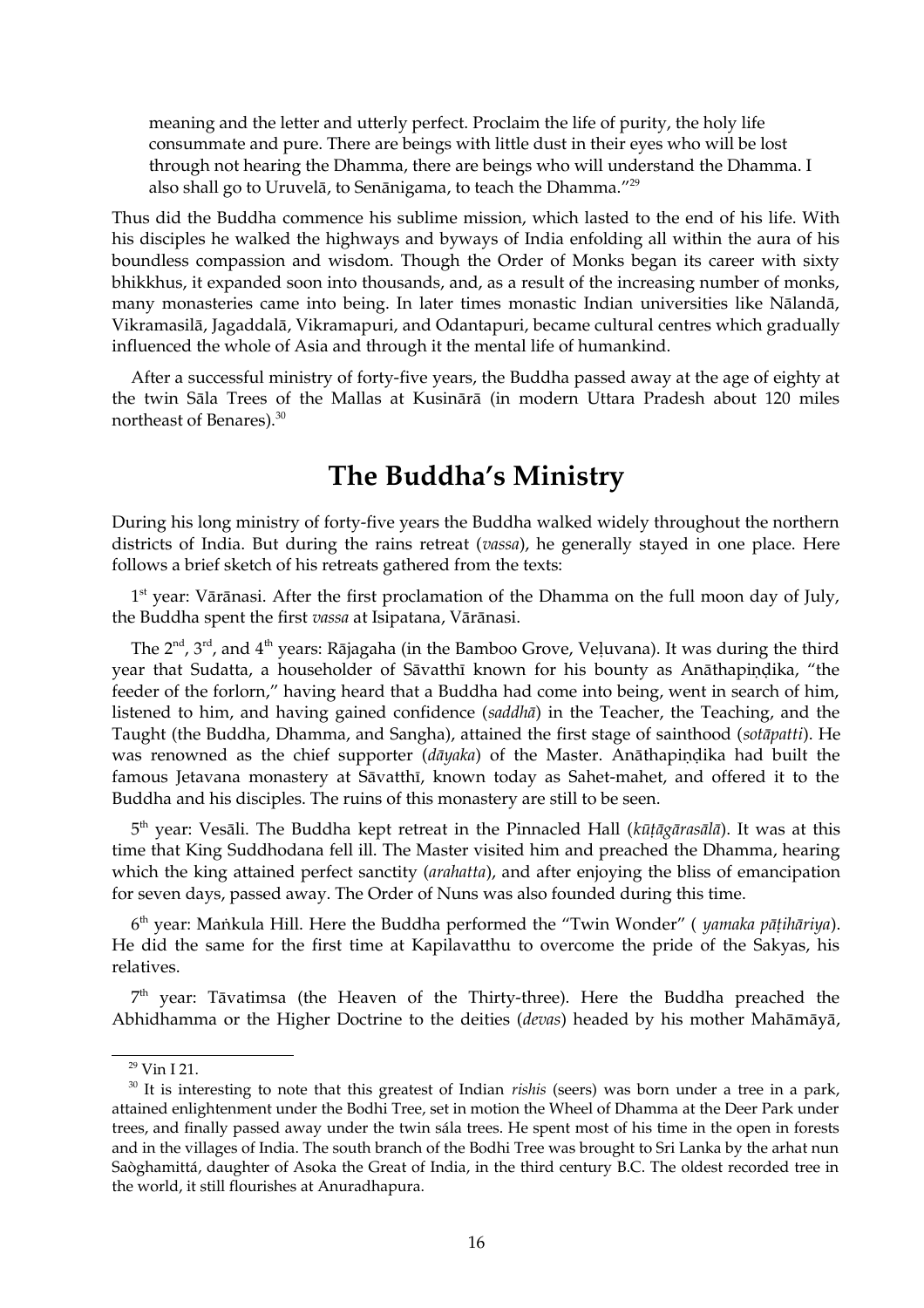who had passed away seven days after the birth of Prince Siddhattha, and was reborn as a deva in the Tāvatiṃsa.

8 th year: Bhesakalā Forest (near Suṃsumāragiri). It was here that Nakulapitā and his wife, a genial couple, came to see the Buddha, told him about their very happy married life, and expressed the wish that they might continue to live together both here and hereafter. These two were placed by the Buddha as chiefs of those that win confidence.

9<sup>th</sup> year: Kosambī—at the Ghosita Monastery.

 $10<sup>th</sup>$  year: Pārileyyakka Forest. It was in the tenth year that, at Kosambi, a dispute arose between two parties of monks owing to a trivial offence committed by a monk. As they could not be reconciled, and as they did not pay heed to his exhortation, the Buddha retired to the forest. At the end of the *vassa*, their dispute settled, the monks came to Sāvatthī and begged pardon of the Buddha.

11<sup>th</sup> year: Village of Ekanāla (in the Magadha country). It was here that the Buddha met the brahmin farmer Kasībhāradvāja who spoke to the Buddha somewhat discourteously. The Buddha, however, answered his questions with his characteristic sobriety. Bhāradvāja became an ardent follower of the Buddha. It was on this occasion that the very interesting discourse, Kasībhāradvāja Sutta (Suttanipāta), was delivered. (Read *The Book of Protection* by this author (BPS).)

 $12<sup>th</sup>$  year: Verañja. The introduction of the Vinaya is attributed to the twelfth year. It was also during this retreat that the brahmin Verañja came to see the Buddha, asked a series of questions on Buddhist practices, and being satisfied with the answers, became a follower of the Blessed One. He invited the Master and the Sangha to spend the rainy season (*vassa*) at his village Verañja. At that time there was a famine. The Buddha and his disciples had to be satisfied with very coarse food supplied by horse merchants. As it was the custom of the Buddha to take leave of the inviter before setting out on his journeying, he saw the brahmin at the end of the *vassa*. The latter admitted that though he had invited the Buddha and his disciples to spend the retreat at Verañja, he had failed in his duties towards them during the entire season owing to his being taxed with household duties. However, the next day he offered food and gifts of robes to the Buddha and the Sangha.

13<sup>th</sup> year: Cāliya Rock (near the city of Cālika). During this time the elder Meghiya was his personal attendant. The elder being attracted by a beautiful mango grove near a river asked the Buddha for permission to go there for meditation. Though the Buddha asked him to wait till another monk came, he repeated the request. The Buddha granted him permission. The elder went, but to his great surprise he was oppressed by thoughts of sense pleasures, ill will, and harm, and returned disappointed. Thereupon the Buddha said: "Meghiya, for the deliverance of the mind of the immature, five things are conducive to their maturing: (1) a good friend; (2) virtuous behaviour guided by the essential precepts for training; (3) good counsel tending to dispassion, calm, cessation, enlightenment and Nibbāna; (4) the effort to abandon evil thoughts, and (5) acquiring of wisdom that discerns the rise and fall of things."<sup>[31](#page-16-0)</sup>

The unsteady fickle mind Hard to guard and hard to control, The wise man straightens Even as a fletcher an arrow.

<span id="page-16-0"></span><sup>31</sup> The whole of this discourse is at A IV 354, Ud 34–37, and in brief at *Dhammapada Commentary*, I,287. In the elder's verse (66) in *Theragáthá*, it is said that Venerable Meghiya was of a Sakyan Rájá's family The Dhammapada verses (33, 34) are as follows: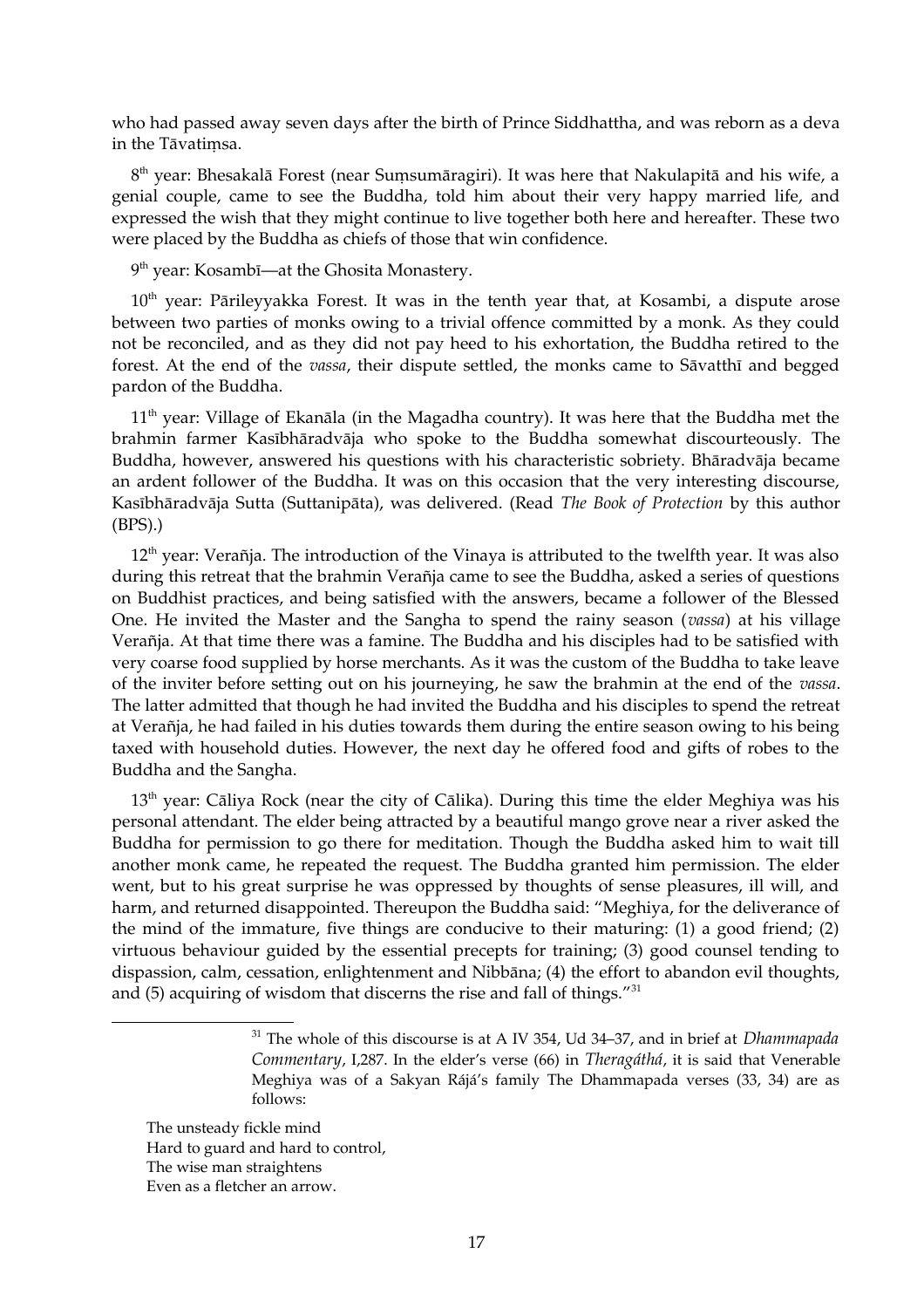14<sup>th</sup> year: Jetavana monastery, Sāvatthī. During this time the Venerable Rāhula, who was still a novice (*sāmaṇera*), received higher ordination (*upasampadā*). According to the Vinaya, higher ordination is not conferred before the age of twenty; Ven. Rāhula had then reached that age.

15<sup>th</sup> year: Kapilavatthu (the birthplace of Prince Siddhattha). It was in this year that the death occurred of King Suppabuddha, the father of Yasodharā.

16<sup>th</sup> year: City of Āļavi: During this year Āļavaka, the demon who devoured human flesh, was tamed by the Buddha. He became a follower of the Buddha. For Āḷavaka's questions and the Master's answers read the Āḷavaka Sutta, in the Suttanipāta. (See *The Book of Protection*, p.81 by this author, publ. by BPS.)

17<sup>th</sup> year: Rājagaha, at Veļuvana Monastery. During this time a well-known courtesan, Sirimā, sister of Jīvaka, the physician, died. The Buddha attended the funeral, and asked the king to inform the people to buy the dead body—the body that attracted so many when she was alive. No one cared to have it even without paying a price. On that occasion, addressing the crowd, the Buddha said in verse:

Behold this painted image, a body full of wounds, heaped up (with bones), diseased, the object of thought of many, in which there is neither permanence nor stability.[32](#page-17-0)

18<sup>th</sup> year: Cāliya Rock. During this time a young weaver's daughter met the Buddha and listened to his discourse on mindfulness of death (*maraṇānussati*). On another occasion she answered correctly all the four questions put to her by the Master, because she often pondered over the words of the Buddha. Her answers were philosophical, and the congregations who had not given a thought to the Buddha word, could not grasp the meaning of her answers. The Buddha, however, praised her and addressed them in verse thus:

Blind is this world; few here clearly see. Like a bird that escapes from the net, only a few go to a good state of existence.<sup>[33](#page-17-1)</sup>

She heard the Dhamma and attained the first stage of sanctity (*sotāpatti*). But unfortunately she died an untimely death. (For a detailed account of this interesting story, and the questions and answers, see the *Commentary on the Dhammapada*, Vol. III, p.170, or Burlingame, *Buddhist Legends*, Part 3, p.14.)

19<sup>th</sup> year: Cāliya Rock.

20<sup>th</sup> year: Rājagaha, at Veļuvana Monastery.

From the 21st year till the 43rd year: Sāvatthī. Of these twenty-four *vassas*, eighteen were spent at Jetavana Monastery, the rest at Pubbārāma. Anāthapiṇḍika and Visākhā were the chief supporters.

44th year: Beluva (a small village, probably situated near Vesāli), where the Buddha suppressed, by force of will, a grave illness.

Like a fish jerked out of its watery abode

And cast on land, this mind quakes;

<sup>(</sup>Therefore) the realm of Mára

Should be abandoned.

<span id="page-17-0"></span><sup>32</sup> Dhp 147

<span id="page-17-1"></span><sup>&</sup>lt;sup>33</sup> Dhp 174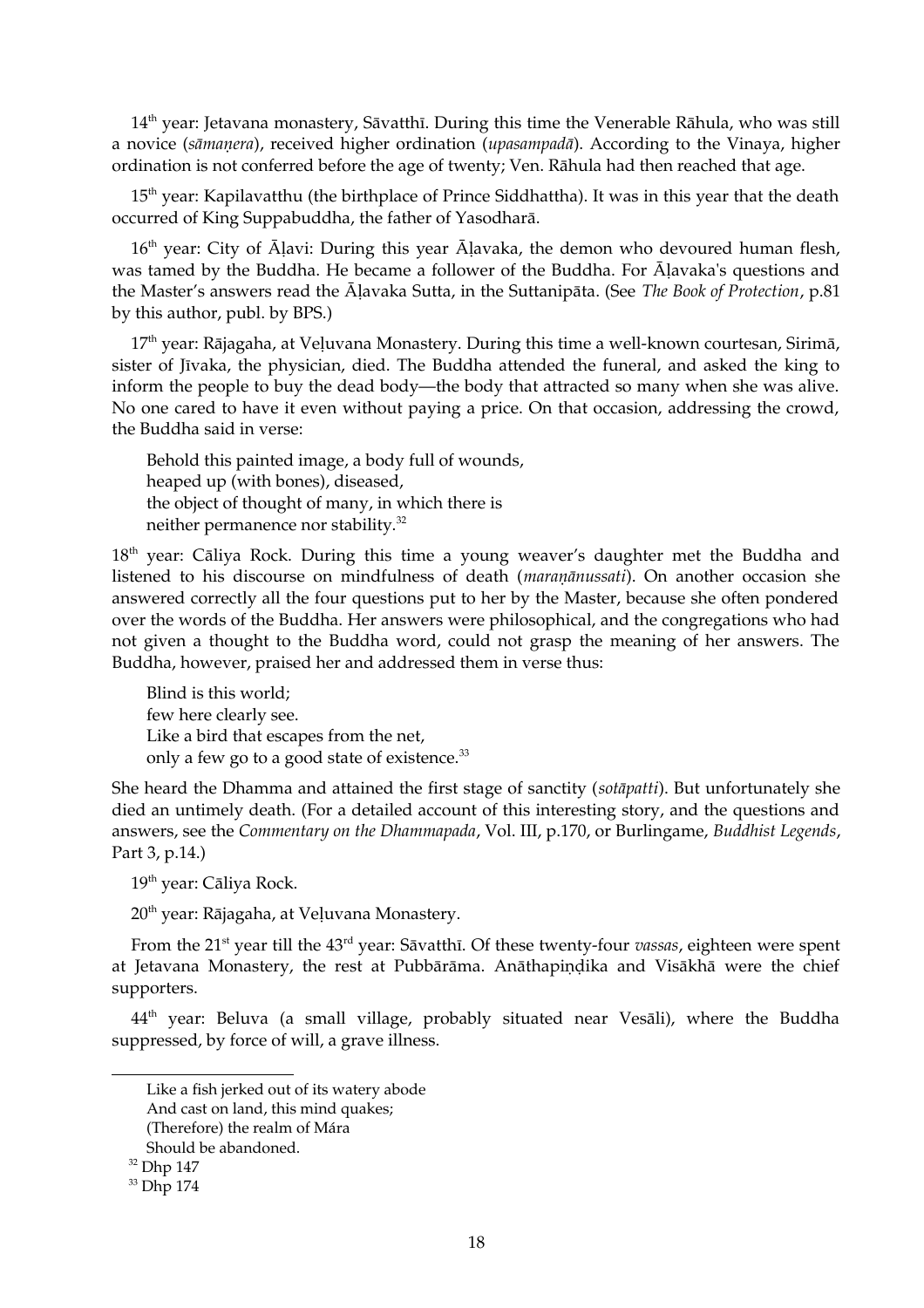In the 45<sup>th</sup> year of his Enlightenment, the Buddha passed away at Kusinārā in the month of May (*vesākha*) before the commencement of the rains.

During the first twenty years of the Buddha's life, the bhikkhus Nāgasamāla, Nāgita, Upavāna, Sunakkhatta, Sāgata, Rādha, and Meghiya, and the novice (*sāmaṇera*) Cunda attended upon him, though not regularly. However, after the twentieth year, the Buddha wished to have a regular attendant. Thereon all the great eighty arahats, like Sāriputta and Moggallāna, expressed their willingness to attend upon their Master. But this did not meet with his approval. Perhaps the Buddha thought that these arahats could be of greater service to humanity

Then the elders requested Ānanda Thera, who had kept silent all this while, to beg of the Master to be his attendant. Ānanda Thera's answer is interesting. He said, "If the Master is willing to have me as his attendant, he will speak." Then the Buddha said: "Ānanda, let not others persuade you. You on your own may attend upon me."

#### <span id="page-18-1"></span>**Buddhahood and Arahatship**

Perfect Enlightenment, the discovery and realization of the Four Noble Truths (Buddhahood), is not the prerogative of a single being chosen by divine providence, nor is it a unique and unrepeatable event in human history. It is an achievement open to anyone who earnestly strives for perfect purity and wisdom, and with inflexible will cultivates the *pāramī*, the perfections which are the requisites of Buddhahood, and the Noble Eightfold Path. There have been Buddhas in the dim past and there will be Buddhas in the future when necessity arises and conditions are favourable. But we need not think of that distant future; now, in our present days, the "doors to the Deathless" are still wide open. Those who enter through them, reaching perfect sanctity or arahatship, the final liberation from suffering (Nibbāna), have been solemnly declared by the Buddha to be his equals as far as the emancipation from defilements and ultimate deliverance is concerned:

Victors like me are they, indeed, They who have won defilements' end.<sup>[34](#page-18-2)</sup>

The Buddha, however, also made clear to his disciples the difference between a Fully Enlightened One and the arahats, $35$  the accomplished saints:

The Tathāgata, O disciples, while being an arahat, is Fully Enlightened. It is he who proclaims a path not proclaimed before; he is the knower of a path, who understands a path, who is skilled in a path. And now his disciples are wayfarers who follow in his footsteps. That, disciples, is the distinction, the specific feature which distinguishes the Tathāgata, who being an arahat, is Fully Enlightened, from the disciple who is freed by insight. $36$ 

#### <span id="page-18-0"></span>**Salient Features of the Dhamma**

There are no dark corners of ignorance, no cobwebs of mystery, no smoky chambers of secrecy; there are no "secret doctrines," no hidden dogmas in the teaching of the Buddha, which is open as daylight and as clear as crystal. "The doctrine and discipline proclaimed by the Buddha shine

<span id="page-18-3"></span><span id="page-18-2"></span><sup>&</sup>lt;sup>34</sup> Ariyapariyesana Sutta, MN 26/M I 264.

<sup>&</sup>lt;sup>35</sup> The word is applied only to those who have fully destroyed the taints. In this sense the Buddha was the first arahat in the world, as he himself revealed to Upaka.

<span id="page-18-4"></span><sup>&</sup>lt;sup>36</sup> S III 66.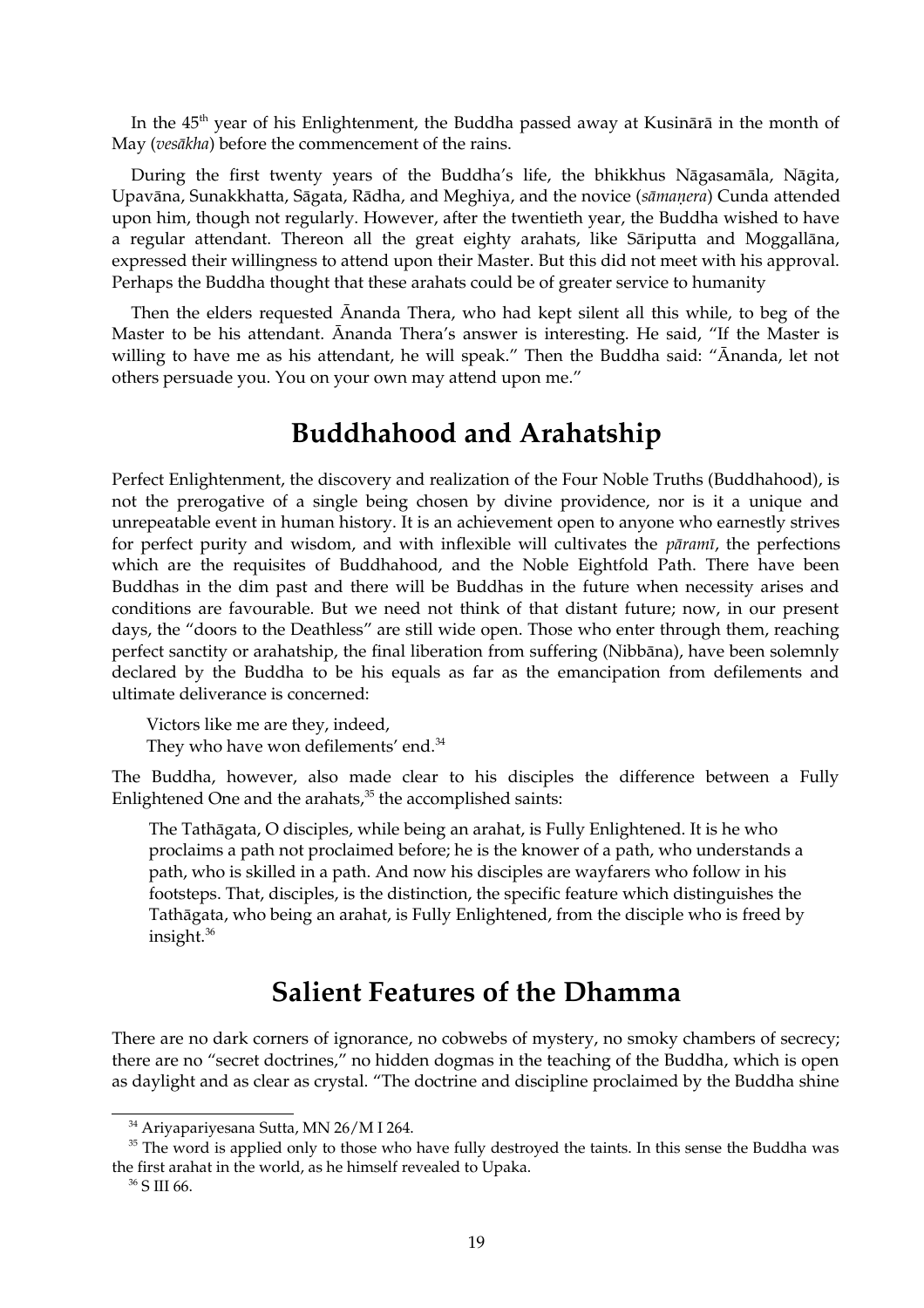when open and not when covered, even as the sun and moon shine when open and not when covered" (A I 283).

The Master disapproved of those who professed to have "secret doctrines," saying, "Secrecy is the hallmark of false doctrines." Addressing the disciple Ānanda, the Master said: "I have taught the Dhamma, Ānanda, without making any distinction between exoteric and esoteric doctrine; for in respect of the truths, Ānanda, the Tathāgata has no such thing as the closed fist of a teacher who hides some essential knowledge from the pupil."[37](#page-19-0)

A Buddha is an extreme rarity, but is no freak in human history. He would not preserve his supreme knowledge for himself alone. Such an idea would be completely ridiculous and abhorrent from the Buddhist point of view, and to the Buddha such a wish is utterly inconceivable. Driven by universal love and compassion, the Buddha expounded his teaching without keeping back anything that was essential for man's deliverance from the shackles of saṃsāra, repeated wandering.

The Buddha's teaching from beginning to end is open to all those who have eyes to see and a mind to understand. Buddhism was never forced upon anyone at the point of the gun or the bayonet. Conversion by compulsion was unknown among Buddhists and repugnant to the Buddha.

Of the Buddha's creed of compassion, H. Fielding Hall writes in *The Soul of a People*: "There can never be a war of Buddhism. No ravished country has ever borne witness to the prowess of the followers of the Buddha; no murdered men have poured out their blood on their hearthstones, killed in his name; no ruined women have cursed his name to high heaven. He and his faith are clean of the stain of blood. He was the preacher of the Great Peace, of love of charity, of compassion, and so clear is his teaching that it can never be misunderstood."

When communicating the Dhamma to his disciples, the Master made no distinctions whatsoever among them; for there were no specially chosen favourite disciples. Among his disciples, all those who were arahats, who were passion-free and had shed the fetters binding to renewed existence, had equally perfected themselves in purity. But there were some outstanding ones who were skilled in different branches of knowledge and practice, and because of their mental endowments, they gained positions of distinction; but special favours were never granted to anyone by the Master. Upāli, for instance, who came from a barber's family, was made the chief in matters of discipline (*vinaya*) in preference to many arahats who belonged to the class of the nobles and warriors (*khattiya*). Sāriputta and Moggallāna, brahmins by birth, because of their longstanding aspirations in former lives, became the chief disciples of the Buddha. The former excelled in wisdom (*paññā*) and the latter in supernormal powers (*iddhi*).

The Buddha never wished to extract from his disciples blind and submissive faith in him or his teachings. He always insisted on discriminative examination and intelligent inquiry. In no uncertain terms he urged critical investigation when he addressed the inquiring Kālāmas in a discourse that has been rightly called the first charter of free thought:

"Come, Kālāmas. Do not go by oral tradition, by lineage of teaching, by hearsay, by a collection of scriptures, by logical reasoning, by inferential reasoning, by reflection on reasons, by the acceptance of a view after pondering it, by the seeming competence of a speaker, or because you think, 'The ascetic is our teacher.' But when you know for yourselves, 'These things are unwholesome, these things are blamable; these things are censured by the wise; these things, if undertaken and practised, lead to harm and suffering,' then you should abandon them. And when you know for yourselves, 'These things are wholesome, these things are blameless; these

<span id="page-19-0"></span><sup>37</sup> Mahá Parinibbána Sutta, DN 16/D II 100.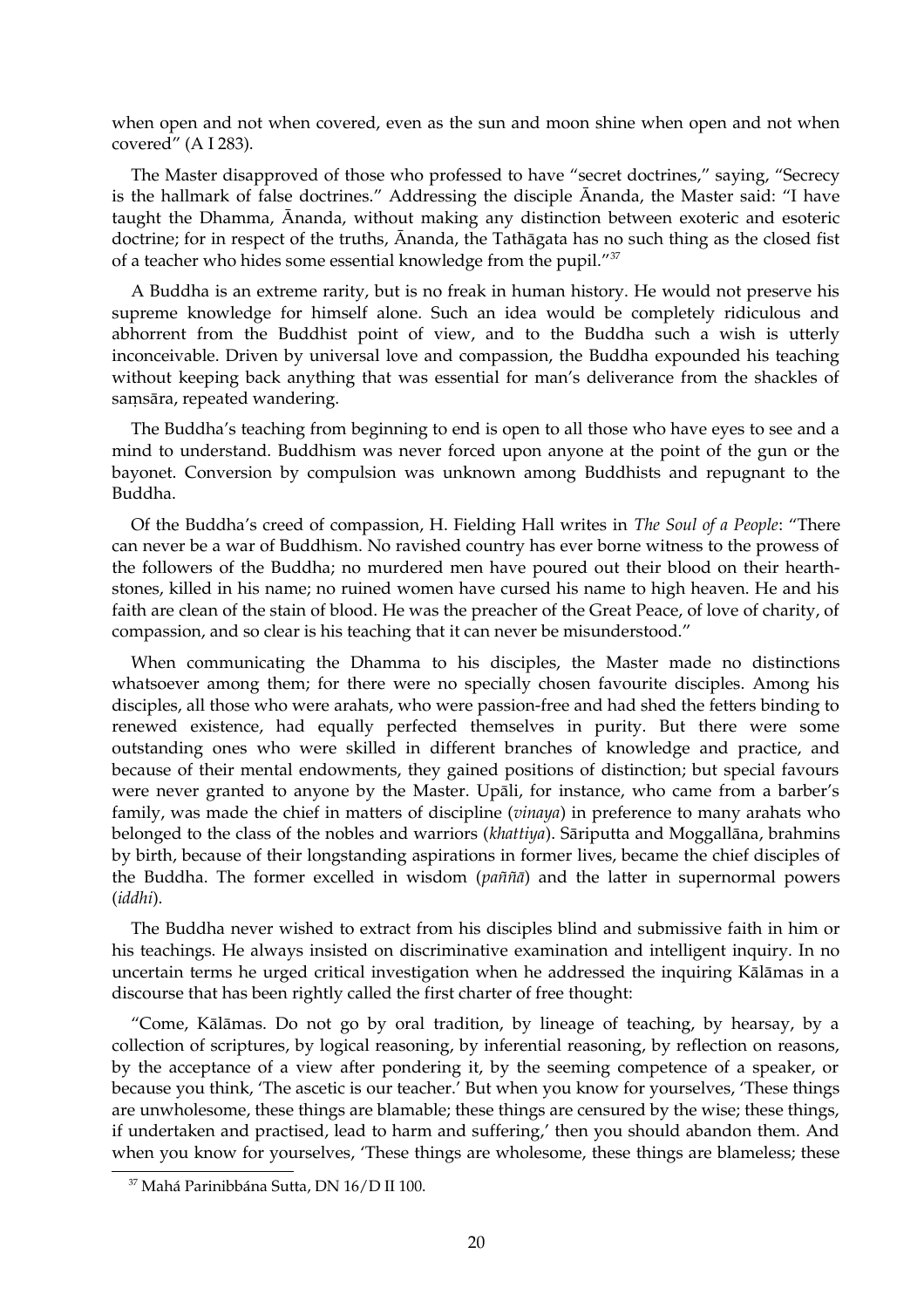things are praised by the wise; these things, if undertaken and practised, lead to welfare and happiness,' then you should engage in them."

To take anything on trust is not in the spirit of Buddhism, so we find this dialogue between the Master and the disciples: "If now, knowing this and preserving this, would you say: 'We honour our Master and through respect for him we respect what he teaches'?"—"No, Lord." —"That which you affirm, O disciples, is it not only that which you yourselves have recognized, seen, and grasped?" – "Yes, Lord."<sup>[38](#page-20-1)</sup>

The Buddha faced facts and refused to acknowledge or yield to anything that did not accord with truth. He does not want us to recognize anything indiscriminately and without reason. He wants us to comprehend things as they really are, to put forth the necessary effort and work out our own deliverance with mindfulness.

You should make the effort The Tathāgatas point out the way.<sup>[39](#page-20-2)</sup>

Bestir yourselves, rise up, And yield your hearts unto the Buddha's teaching. Shake off the armies of the king of death, As does the elephant a reed-thatched shed.<sup>[40](#page-20-3)</sup>

The Buddha, for the first time in the world's history taught that deliverance should be sought independent of a saviour, be he human or divine.

The idea that another raises a man from lower to higher levels of life, and ultimately rescues him, tends to make man indolent and weak, supine and foolish. This kind of belief degrades a man and smothers every spark of dignity from his moral being.

The Enlightened One exhorts his followers to acquire self-reliance. Others may lend us a helping hand indirectly, but deliverance from suffering must be wrought out and fashioned by each one for himself upon the anvil of his own actions.

#### <span id="page-20-0"></span>**True Purification**

In the understanding of things, neither belief nor fear plays any role in Buddhist thought. The truth of the Dhamma can be grasped only through insight, never through blind faith, or through fear of some known or unknown being.

Not only did the Buddha discourage blind belief and fear of an omnipotent God as unsuitable approaches for understanding the truth, but he also denounced adherence to unprofitable rites and rituals, because the mere abandoning of outward things, such as fasting, bathing in rivers, animal sacrifice, and similar acts, does not tend to purify a man or make a man holy and noble.

We find this dialogue between the Buddha and the brahmin Sundarika Bhāradvāja: Once the Buddha, addressing the monks, explained in detail how a seeker after deliverance should train himself, and further added that a person whose mind is free from taints, whose life of purity is perfected, and the task done, could be called one who bathes inwardly.

Then Bhāradvāja, seated near the Buddha, heard these words and asked him:

<span id="page-20-1"></span><sup>38</sup> MN 38/M I 264.

<span id="page-20-2"></span><sup>39</sup> Dhp 276.

<span id="page-20-3"></span> $40$  S I 156.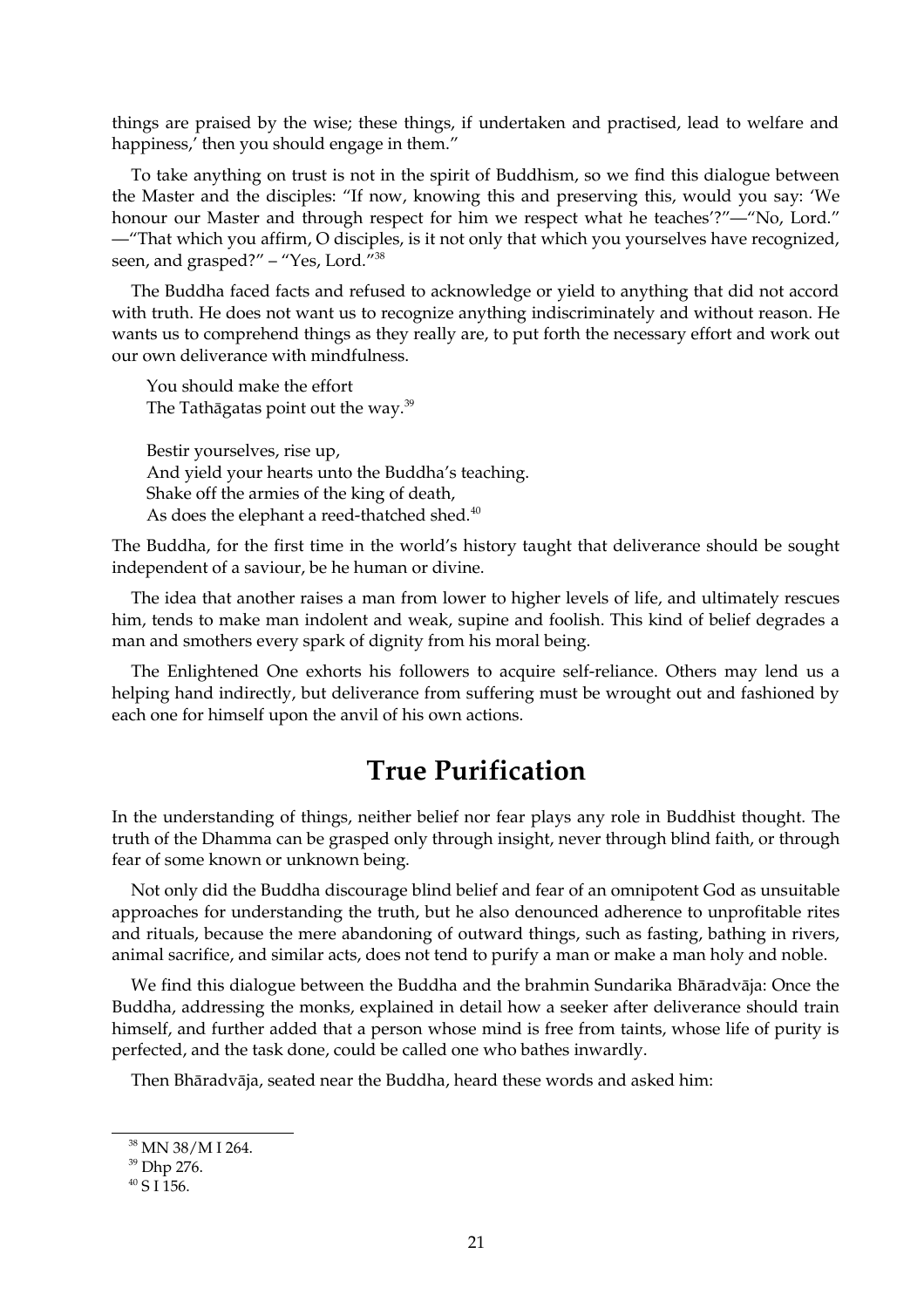"Does the Venerable Gotama go to bathe in the river Bāhuka?" "Brahmin, what good is the river Bāhuka? What can the river Bāhuka do?"

"Indeed, Venerable Gotama, the river Bāhuka is believed by many to be holy. Many people have their evil deeds (*pāpa*) washed away in the river Bāhuka."

Then the Buddha made him understand that bathing in rivers would not cleanse a man of his dirt of evil, and instructed him thus:

"Bathe just here (in this Doctrine and Discipline, *Dhamma-vinaya*), brahmin, give security to all beings. If you do not speak falsehood, or kill or steal, if you are confident, and are not mean, what does it avail you to go to Gayā (the name of a river in India during the time of the Buddha)? Your well at home is also a Gayā."[41](#page-21-1)

#### <span id="page-21-0"></span>**Caste Problem**

Caste, which was a matter of vital importance to the brahmins of India, was one of utter indifference to the Buddha, who strongly condemned the debasing caste system. In his Order of Monks all castes unite as do the rivers in the sea. They lose their former names, castes, and clans, and become known as members of one community—the Sangha.

Speaking of the equal recognition of all members of the Sangha the Buddha says:

Just as, O monks, the great rivers Gaṅgā, Yamunā, Aciravatī, Sarabhū, and Mahī, on reaching the ocean, lose their earlier name and identity and come to be reckoned as the great ocean, similarly, O monks, people of the four castes (*vaṇṇa*)… who leave the household and become homeless recluses under the Doctrine and Discipline declared by the Tathāgata, lose their previous names and identities and are reckoned as recluses who are sons of Sākya. (Udāna 55)

The Buddhist position regarding racism and racial discrimination made explicit at such an early age is one reflected in the moral and scientific standpoint adopted by UNESCO in the present century (*Declaration on Race and Racial Prejudice*, UNESCO 1978).[42](#page-21-2)

To Sundarika Bhāradvāja, the brahmin who inquired about his lineage, the Buddha answered:

No Brahmin I, no prince, No farmer, or aught else. All worldly ranks I know, But knowing go my way as simply nobody: Homeless, in pilgrim garb, With shaven crown, I go my way alone, serene. To ask my birth is vain.<sup>[43](#page-21-3)</sup>

On one occasion a caste-ridden brahmin insulted the Buddha saying. "Stop, you shaveling! Stop, you outcast!"

The Master, without any feeling of indignation, gently replied:

<span id="page-21-2"></span><span id="page-21-1"></span><sup>41</sup> Vatthúpama Sutta, MN 7. See Nyanaponika Thera, *The Simile of the Cloth* (Wheel No. 61/62).

<sup>42</sup> P.D. Premasiri, "The Buddhist Concept of A Just Social and Political Order," *Young Buddhist*, Singapore.

<span id="page-21-3"></span><sup>&</sup>lt;sup>43</sup> Sn 455, 456; Chalmer's translation (Harvard Oriental Series).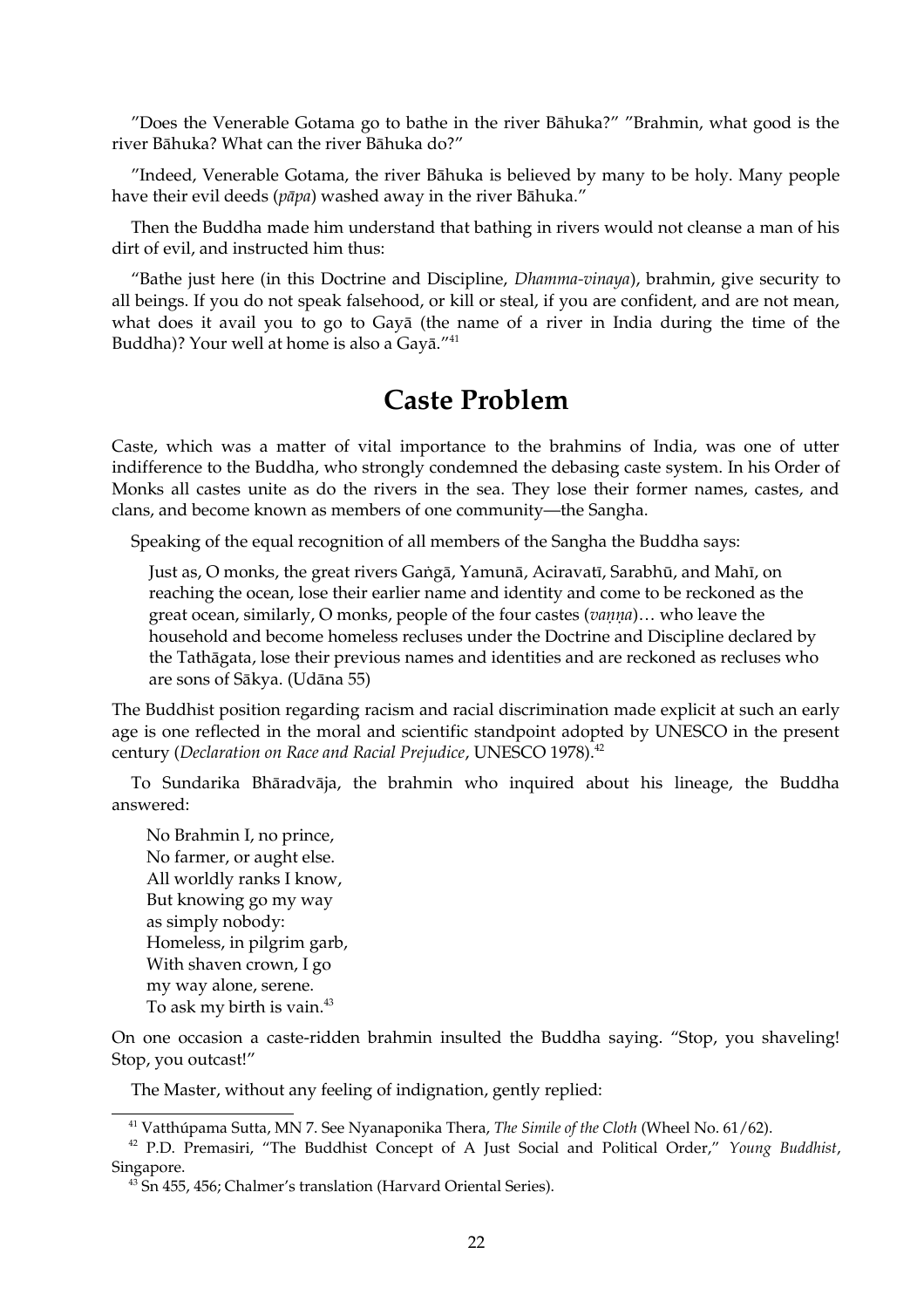Birth makes not a man an outcast, Birth makes not a man a brahmin; Action makes a man an outcast, Action makes a man a brahmin. (Suttanipāta, 142)

He then delivered a whole sermon, the Vasala Sutta, explaining to the brahmin in detail the characteristics of one who is really an outcast (*vasala*). Convinced, the haughty brahmin took refuge in the Buddha. (See *The Book of Protection*, p.91.)

The Buddha freely admitted into the Order people from all castes and classes when he knew that they were fit to live the holy life, and some of them later distinguished themselves in the Order. The Buddha was the only contemporary teacher who endeavoured to blend in mutual tolerance and concord those who hitherto had been rent asunder by differences of caste and class.

Upāli, who was the chief authority on the Vinaya—the disciplinary rules of the Order—was a barber, regarded as one of the basest occupations of the lower classes. Sunīta, who later won arahatship, was a scavenger, another base occupation. In the Order of Nuns were Puṇṇā and Punnikā, both slave girls. According to Mrs. C.A.F. Rhys Davids, 8.5% of the number of those nuns who were able to realize the fruits of their training were drawn from the despised castes, which were mostly illiterate.<sup>[44](#page-22-1)</sup>

## <span id="page-22-0"></span>**Chief Disciples**

Rājagaha, the capital of the kingdom of Magadha, was one of the first places visited by the Buddha soon after his enlightenment. As a wandering ascetic in the early days of his renunciation, he had promised King Seniya Bimbisāra that he would visit Rājagaha when he achieved the object of his search. King Bimbisāra was overjoyed at the sight of the Buddha, and having listened to his teaching, became a lay follower. His devotion to the Buddha became so ardent that within a few days he offered him his pleasure park, Veluvana, for residence.

Rājagaha during that time was a centre of great learning where many schools of philosophy flourished. One such school of thought had as its head Sañjaya; and among his retinue of two hundred and fifty followers were Upatissa and Kolita, who were later to become Sāriputta and Mahā Moggallāna, the two chief disciples of the Buddha.

One day when Upatissa was walking through the streets of Rājagaha, he was greatly struck by the serene countenance and the quiet, dignified deportment of one of the first disciples of the Buddha, the arahat Assaji, who was on his alms round.

All the strenuous endeavours to achieve perfection that Upatissa had made through many a birth were now on the verge of being rewarded. Without going back to his teacher, he followed the arahat Assaji to his resting place, eager to know whom he followed and what teaching he had accepted.

"Friend," said Upatissa, "serene is your countenance, clear and radiant is your glance. Who persuaded you to renounce the world? Who is your teacher? What Dhamma (teaching) do you follow?" The Venerable Assaji, rather reluctant to speak much, humbly said: "I cannot expound the Doctrine and Discipline at length, but I can tell you the meaning briefly." Upatissa's reply is interesting: "Well, friend, tell little or much; what I want is just the meaning. Why speak many words?" Then the arahat Assaji uttered a single verse which embraces the Buddha's entire doctrine of causality:

<span id="page-22-1"></span><sup>44</sup> See G.P Malalasekera and K.Ó. Jayatilleke, *Buddhism and the Race Question* (Wheel 200/201).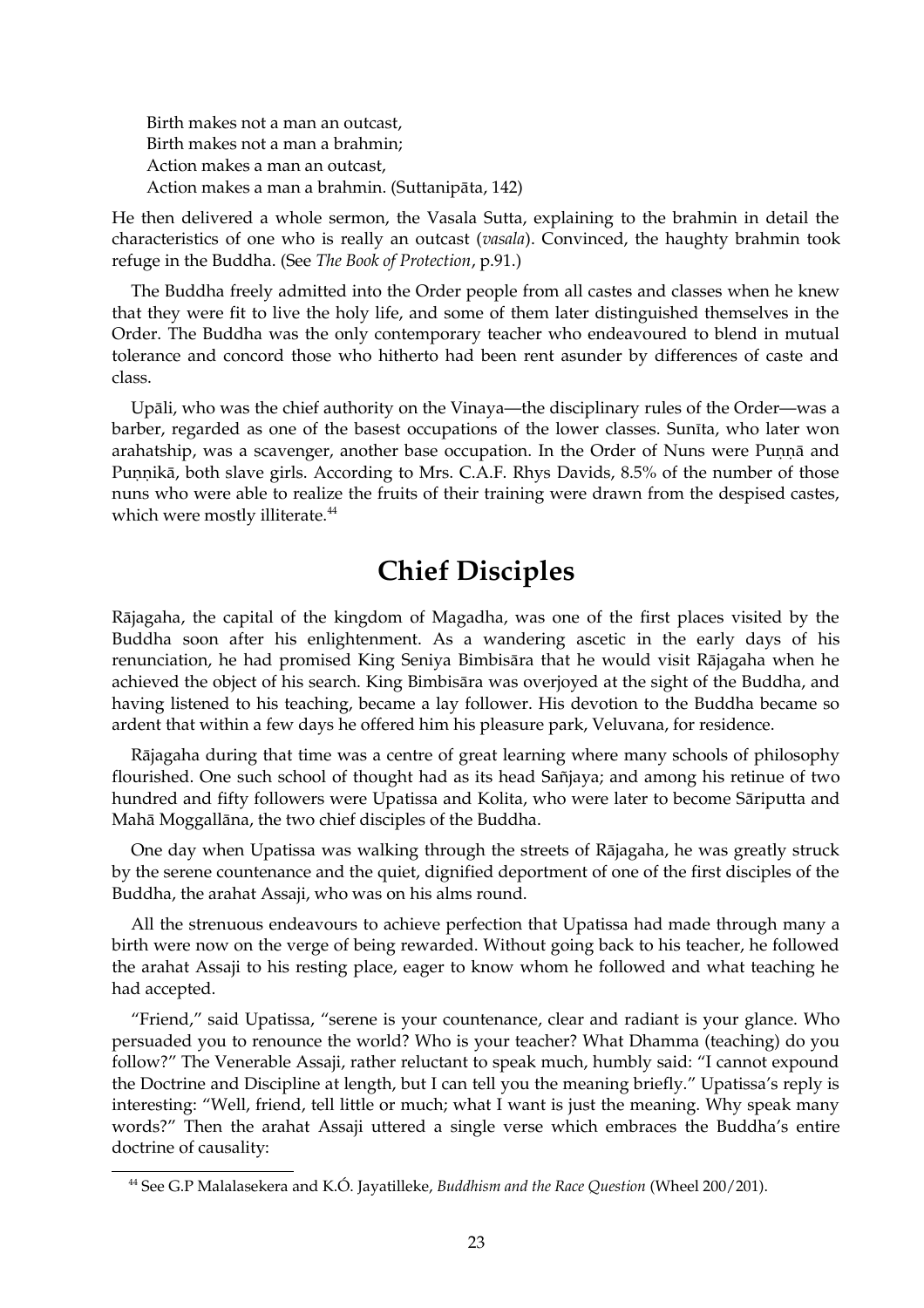*Ye dhammā hetuppabhavā Tesaṃ hetuṃ tathāgato āha Tesaṃ ca yo nirodho Evaṃvādi mahā samaṇo*.

Whatever from a cause proceeds, thereof The Tathāgata has explained the cause, Its cessation too he has explained. This is the teaching of the Supreme Sage. (Vinaya Mahāvagga)

Upatissa instantly grasped the meaning and attained the first stage of realization, comprehending:

"whatever is of the nature of arising, all that is of the nature of ceasing"

(*yaṃ kiñci samudayadhammaṃ sabbaṃ taṃ nirodhadhammaṃ*).

With a heart full of joy, he quickly went back to his friend Kolita and told him of his meeting with the arahat and of the teaching he had received. Kolita, too, like Upatissa, instantly gained the first stage of realization, having heard the Dhamma from his friend. Thereon both of them approached Sañjaya and asked him to follow the Buddha. But afraid of losing his reputation as a religious teacher, he refused to do so. Upatissa and Kolita then left Sañjaya—much against his protestations—for the Veḷuvana monastery and expressed their wish to become followers of the Buddha. The Buddha gladly welcomed them saying, "Come, monks, well proclaimed is the Dhamma. Live the holy life for the complete ending of suffering." He admitted them into the Order. They attained deliverance and became the two chief disciples.

Another great one who joined the Order during the Buddha's stay at Veḷuvana was the brahmin sage Mahā Kassapa, who had renounced great wealth to find the way to deliverance. It was the Venerable Mahā Kassapa, three months after the Buddha's passing away (*parinibbāna*), who called up the convocation of arahats (the First Council), at the Sattapaṇṇi Cave near Rājagaha under the patronage of King Ajātasattu, to collect and codify the Dhamma and Vinaya.

## **The Order of Nuns**

In the early days of the Order, only men were admitted to the Sangha since the Buddha was reluctant to admit women. But there were many devout women among the lay followers who had a keen desire for a life of renunciation as nuns. Urged by their keenness, Pajāpatī Gotamī, the foster-mother of the Buddha, in the company of many ladies of rank, approached the Buddha, beseeching him to grant them ordination. But the Buddha still hesitated to accept them.

Seeing their discomfiture, and urged by their zeal, the Venerable Ānanda took up their cause and pleaded with the Buddha on their behalf. The Buddha finally yielded to this appeal, placing, however, eight cardinal rules on the ordination of women. Thus was established, in the fifth year after his enlightenment, the Order of Nuns, the Bhikkhunī Sāsana, for the first time in history; for never before this had there been an Order where woman could lead a celibate life of renunciation.

Women from all walks of life joined the Order. Foremost in the Order stood the Therīs Khemā and Uppalavaṇṇā. The lives of quite a number of these noble nuns, their strenuous endeavours to win the goal of freedom, and their paeans of joy at deliverance of mind, are graphically described in the *Therīgāthā*, *The Psalms of the Sisters*. [45](#page-23-0)

<span id="page-23-0"></span><sup>45</sup> *Psalms of the Early Buddhists*—*The Sisters*, trans. by C.A.F. Rhys Davids (PTS Translation Series).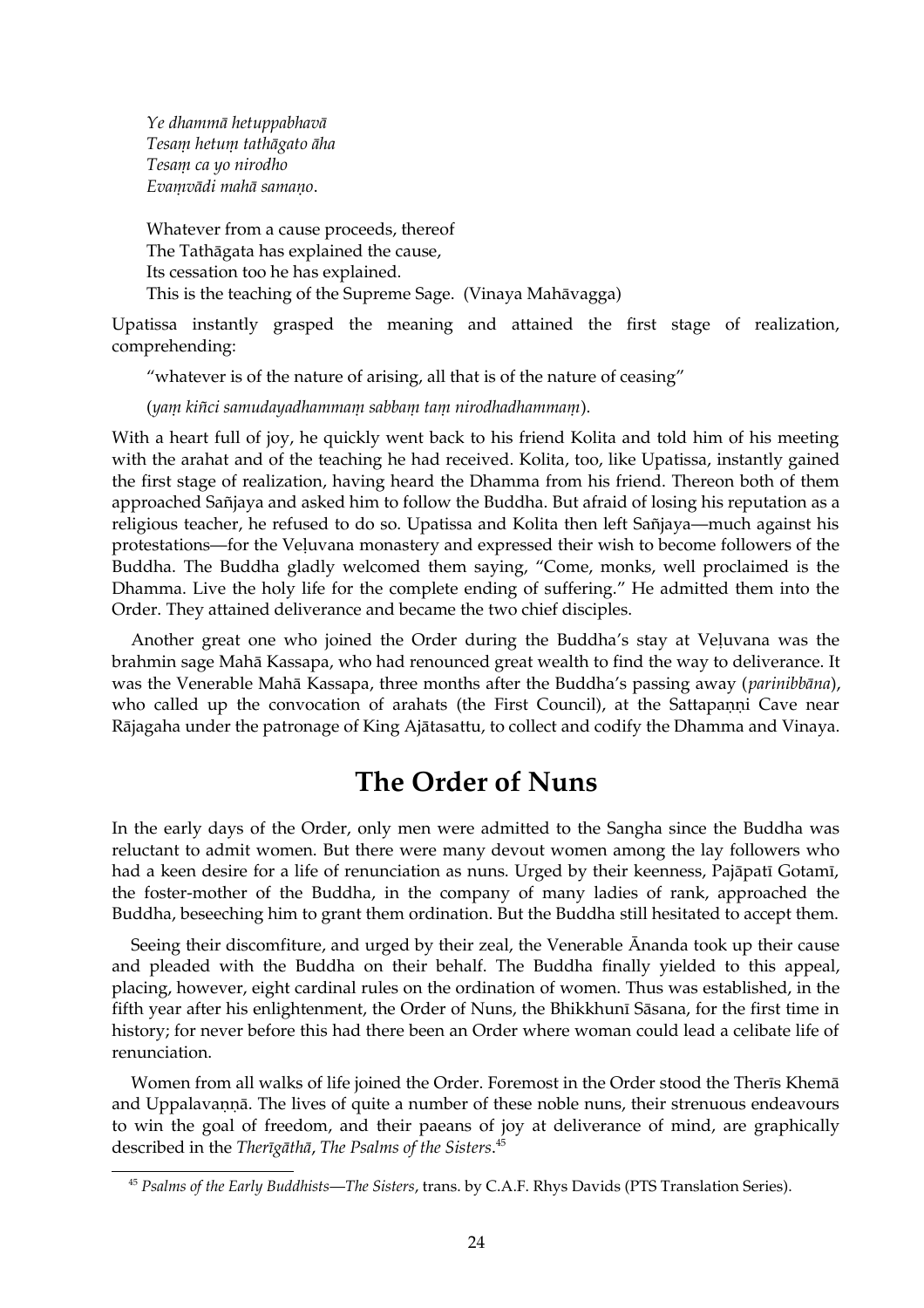## <span id="page-24-0"></span>**At Kapilavatthu**

While at Rājagaha, the Blessed One heard that his father wished to see him, and he set out for Kapilavatthu. He did not, however, go straight to the palace, but, according to custom, stopped in a grove outside the town. The next day the Buddha, with his bowl, went for his alms from house to house in the streets of Kapilavatthu. King Suddhodana, startled at the news, rushed to the Buddha and said; "Why, Master, why do you put us to shame? Why do you go begging for your food? Not one of our race has ever done so." Replied the Buddha: "You and your family may claim descent from kings; my descent is from the Buddhas of old; and they, begging their food, always lived on alms." Then explaining the Dhamma the Master said, "Be alert, be mindful, lead a righteous life. The righteous live happily both in this world and the next." And so the king became established in the Path, he realized the Dhamma.

The Buddha was then conducted into the palace where all came to pay their respects to him, but not Princess Yasodharā. The Buddha went to her, and the princess, knowing the impassable gulf between them, fell on the ground at his feet and saluted him. Then relating the Candakinnara Jātaka, a story of his previous birth,<sup>[46](#page-24-1)</sup> revealing how great her virtue had been in that former life, he made her an adherent to the Doctrine. Later when the Buddha was induced to establish an Order for women, Yasodharā became one of the first nuns and attained arahatship, highest sanctity.

When the Buddha was in the palace, Princess Yasodharā arrayed her son Rāhula in all his best attire and sent him to the Blessed One, saying, "That is your father, Rāhula, go and ask for your inheritance."

Prince Rāhula went to the Buddha, stood before him, and said, "Pleasant indeed, is your shadow, sage."

And when the Blessed One had finished his meal and left the palace, Prince Rāhula followed him saying, "Give me my inheritance, sage; give me my inheritance." At that the Blessed One spoke to the Venerable Sāriputta: "Well then, Sāriputta, take him into the Order."

Then the Venerable Sāriputta gave Prince Rāhula the ordination.<sup>[47](#page-24-2)</sup> In the Majjhima Nikāva, one of the five original collections in Pāli containing the Buddha's discourses, there are three discourses (Nos. 61, 62, 147) entitled Rāhulovāda or exhortations to Rāhula, delivered by the Blessed One to teach the Dhamma to little Rāhula. The discourses are entirely devoted to advice on discipline and meditation. Here is an extract from the Master's exhortation in the Mahā Rāhulovāda Sutta:[48](#page-24-3)

Cultivate the meditation on loving-kindness (*mettā*), Rāhula; for by cultivating lovingkindness, ill will is banished. Cultivate the meditation on compassion (*karuṇā*), Rāhula, for by cultivating compassion, cruelty is banished. Cultivate the meditation on appreciative joy (*muditā*), Rāhula, for by cultivating appreciative joy, aversion is banished. Cultivate the meditation on equanimity (*upekkhā*), Rāhula, for by cultivating equanimity, hatred is banished. Cultivate the meditation on impurity (*asubha*), Rāhula, for by meditating on impurity, lust is banished. Cultivate the meditation on the concept of impermanence, (*anicca-saññā*), Rāhula, for by meditating on the concept of impermanence, pride of self (*asmi-māna*) is banished. Cultivate the meditation on mindfulness of in-and-out-breathing (*ānāpānasati*), Rāhula, for mindfulness of breathing, cultivated and frequently practised, bears much fruit and is of great advantage.

<span id="page-24-1"></span><sup>&</sup>lt;sup>46</sup> Játaka No. 485.

<span id="page-24-2"></span><sup>47</sup> Vin I 82–83. See Piyadassi Thera and J.F. Dickson, *Ordination in Theravāda Buddhism,* Wheel No.56

<span id="page-24-3"></span><sup>48</sup> MN 62. For a full translation, see *Advice to Rāhula* (Wheel No. 33).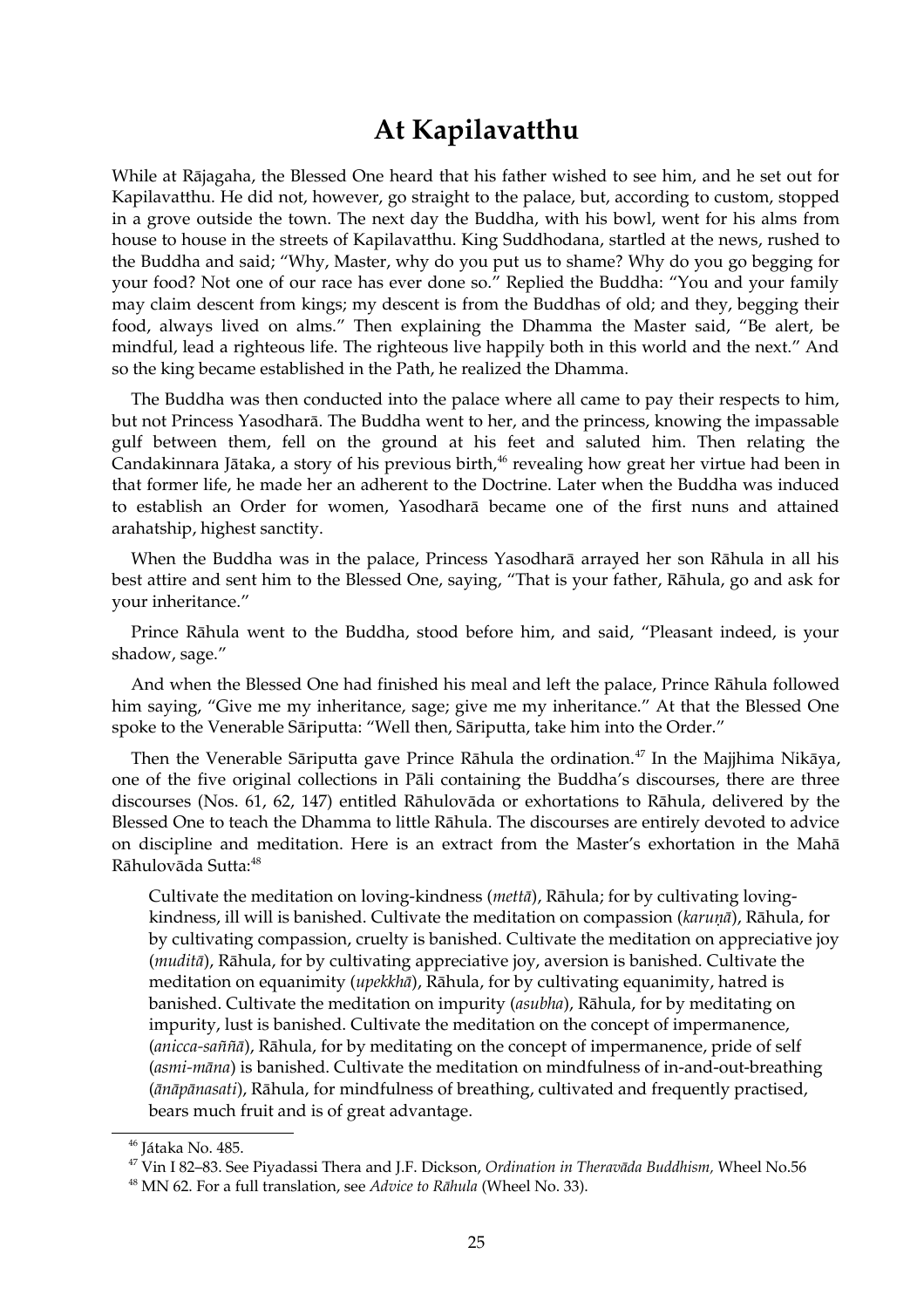#### <span id="page-25-1"></span>**Women in Buddhism**

Generally speaking, during the time of the Buddha, owing to brahminical influence, women were not given much recognition. Sometimes they were held in contempt and in servility to man. It was the Buddha who raised the status of women and there were cases of women showing erudition in matters of philosophy. In his large-heartedness and magnanimity he always treated women with consideration and civility, and pointed out to them, too, the path to peace, purity, and sanctity. Said the Blessed One: "A mother is the friend at one's home. A wife is the highest friend of the husband."

The Buddha did not reject the invitation for a meal, though Ambapāli<sup>[49](#page-25-2)</sup> was of bad repute. Whatever food she offered he accepted, and in return, gave her the *Dhammadāna*, the gift of truth. She was immediately convinced by the teaching and leaving aside her frivolous lay life, she entered the Order of Nuns. Ardent and strenuous in her religious practices, she then became an arahat.

Kisāgotamī was another woman to whom the Buddha gave the assistance of his great compassion. Her story is one of the most touching tales recorded in our books. Many more are the instances where the Buddha helped and consoled women who suffered from the vicissitudes of life.

#### <span id="page-25-0"></span>**Ministering to the Sick**

Great indeed, was the Master's compassion for the sick. On one occasion the Blessed One found an ailing monk, Pūtigatta Tissa, with festering ulcers lying on his soiled bed. Immediately the Master prepared hot water, and with the help of the Venerable Ānanda washed him, tenderly nursed him with his own hands, and taught the Dhamma, thus enabling him to win arahatship before he died. On another occasion, too, the Master tended a sick monk and admonished his disciples thus:

"Whosoever, monks, would follow my admonition (would wait upon me, would honour me), he should wait upon the sick."<sup>[50](#page-25-3)</sup>

When the arahat Tissa passed away, the funeral rites were duly performed and the Buddha caused the relics to be enshrined in a stupa.<sup>[51](#page-25-4)</sup>

The Buddha's *mettā* or loving-kindness was all-pervading and immeasurable. His earnest exhortation to his disciples was:

Just as with her own life a mother shields from hurt her own, her only child, let all-embracing thoughts for all that lives be thine.<sup>[52](#page-25-5)</sup>

<span id="page-25-2"></span><sup>49</sup> .A.F. Rhys Davids, *Psalms of the Early Buddhists—The Sisters*, p 120.

In General Cunningham's map of Sávatthì (modern Sahet-Mahet), the site of this stúpa is marked H. in the plan. *Archaeological Survey of India* (Simla 1871), p 341.

<span id="page-25-5"></span><sup>52</sup> Metta Sutta, *Sutta Nipāta*, 149, 149; Chalmer's translation.

<span id="page-25-4"></span><span id="page-25-3"></span><sup>50</sup> Vin I 302.

<sup>&</sup>lt;sup>51</sup> "To the north-east of the monastery of Jetavana," wrote General Alexander Cunningham in his *Archaeological Report*, 1862–3, "there was a *stūpa* built on the spot where the Buddha had washed the hands and feet of a sick monk…. The remains of the *stūpa* still exist in a mass of solid brick work at a distance of 550 feet from the Jetavana Monastery."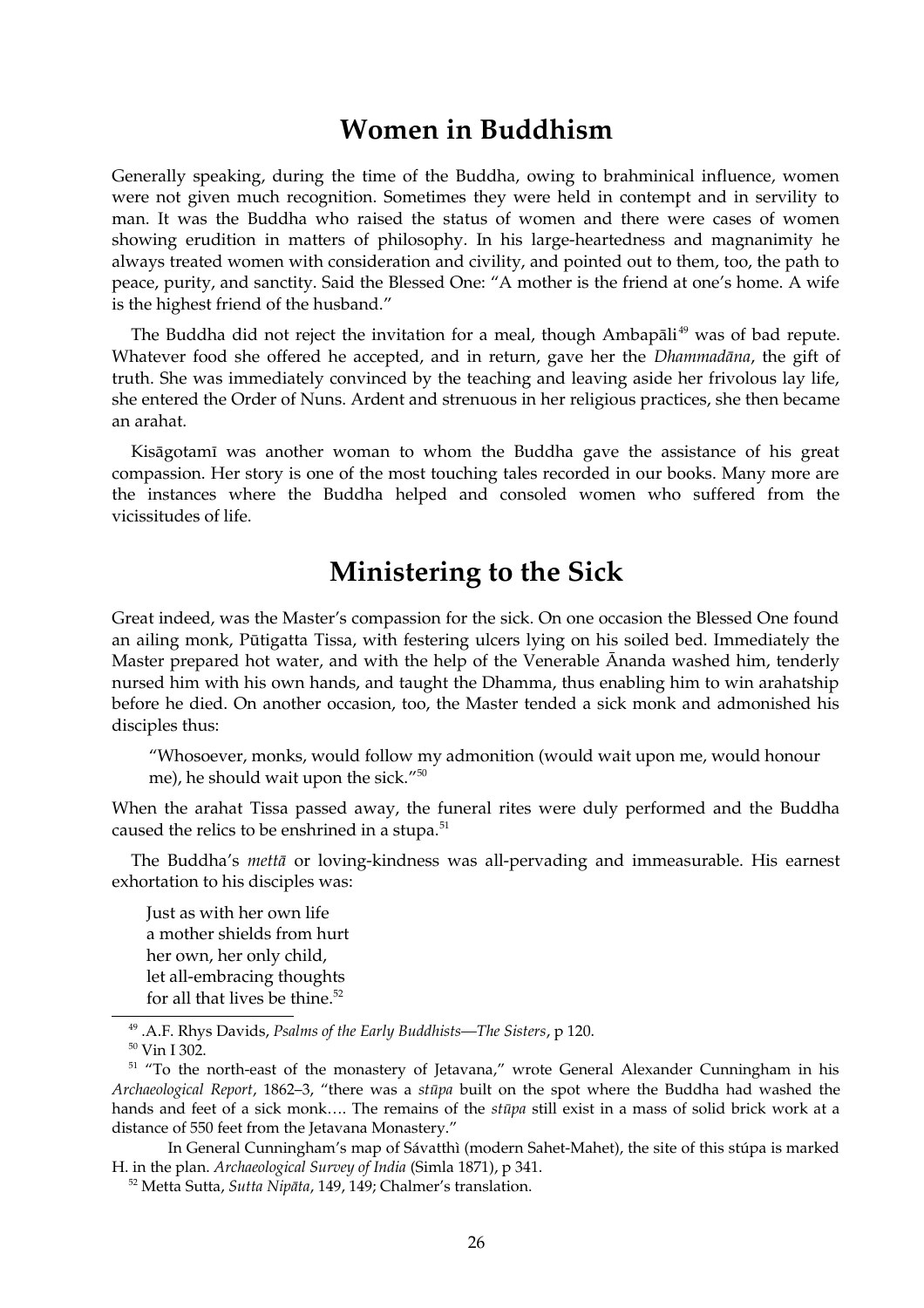Being one who always acted in constant conformity with what he preached, loving-kindness and compassion always dominated his actions.

While journeying from village to village, from town to town, instructing, enlightening, and gladdening the many, the Buddha saw how superstitious folk, steeped in ignorance, slaughtered animals in worship of their gods. He spoke to them:

Of life, which all can take but none can give, Life which all creatures love and strive to keep, Wonderful, dear, and pleasant unto each, Even to the meanest....<sup>[53](#page-26-1)</sup>

Thus when people who prayed to the gods for mercy were merciless, and India was bloodstained with the morbid sacrifices of innocent animals at the desecrated altars of imaginary deities, and the harmful rites and rituals of ascetics and brahmins brought disaster and brutal agony, the Buddha, the Compassionate One, pointed out the ancient path of the Enlightened Ones, the path of righteousness, love, and understanding.

*Mettā* or love is the best antidote for anger in oneself. It is the best medicine for those who are angry with us. Let us then extend love to all who need it with a free and boundless heart. The language of the heart, the language that comes from the heart and goes to the heart, is always simple, graceful, and full of power.

## <span id="page-26-0"></span>**Equanimity and Self-composure**

Amid all the vicissitudes of life—gain and loss, repute and ill-repute, praise and censure, pain and happiness $54$ —the Buddha never wavered. He was firm as a solid rock. Touched by happiness or by pain he showed neither elation nor depression. He never encouraged wrangling and animosity. Addressing the monks he once said: "I do not quarrel with the world, monks. It is the world that quarrels with me. An exponent of the Dhamma does not quarrel with anyone in the world."[55](#page-26-3)

He admonished his disciples in these words:

Monks, if others were to speak ill of me or ill of the Dhamma or ill of the Sangha (the Order), you should not on that account entertain thoughts of enmity and spite, and be worried. If, monks, you are angry and displeased with them, it will not only impede your mental development but you will also fail to judge how far that speech is right or wrong. You should unravel what is untrue and make it all clear. Also, monks, if others speak highly of me, highly of the Dhamma and the Sangha, you need not on that account be elated; for that too will mar your inner development. You should acknowledge what is right and show the truth of what has been said.<sup>[56](#page-26-4)</sup>

There never was an occasion when the Buddha manifested unfriendliness towards anyone even to his opponents and enemies. There were those who opposed him and his doctrine, yet the Buddha never regarded them as enemies. When others reproached him in strong terms, the Buddha neither manifested anger nor aversion nor uttered an unkind word, but said:

<span id="page-26-1"></span><sup>53</sup> Edwin Arnold, *The Light of Asia.* 

<span id="page-26-2"></span><sup>&</sup>lt;sup>54</sup> These are the *aṭṭha loka-dhamma*, the eight vicissitudes of life.

<span id="page-26-3"></span><sup>55</sup> S II 138.

<span id="page-26-4"></span> $56$  D I 3.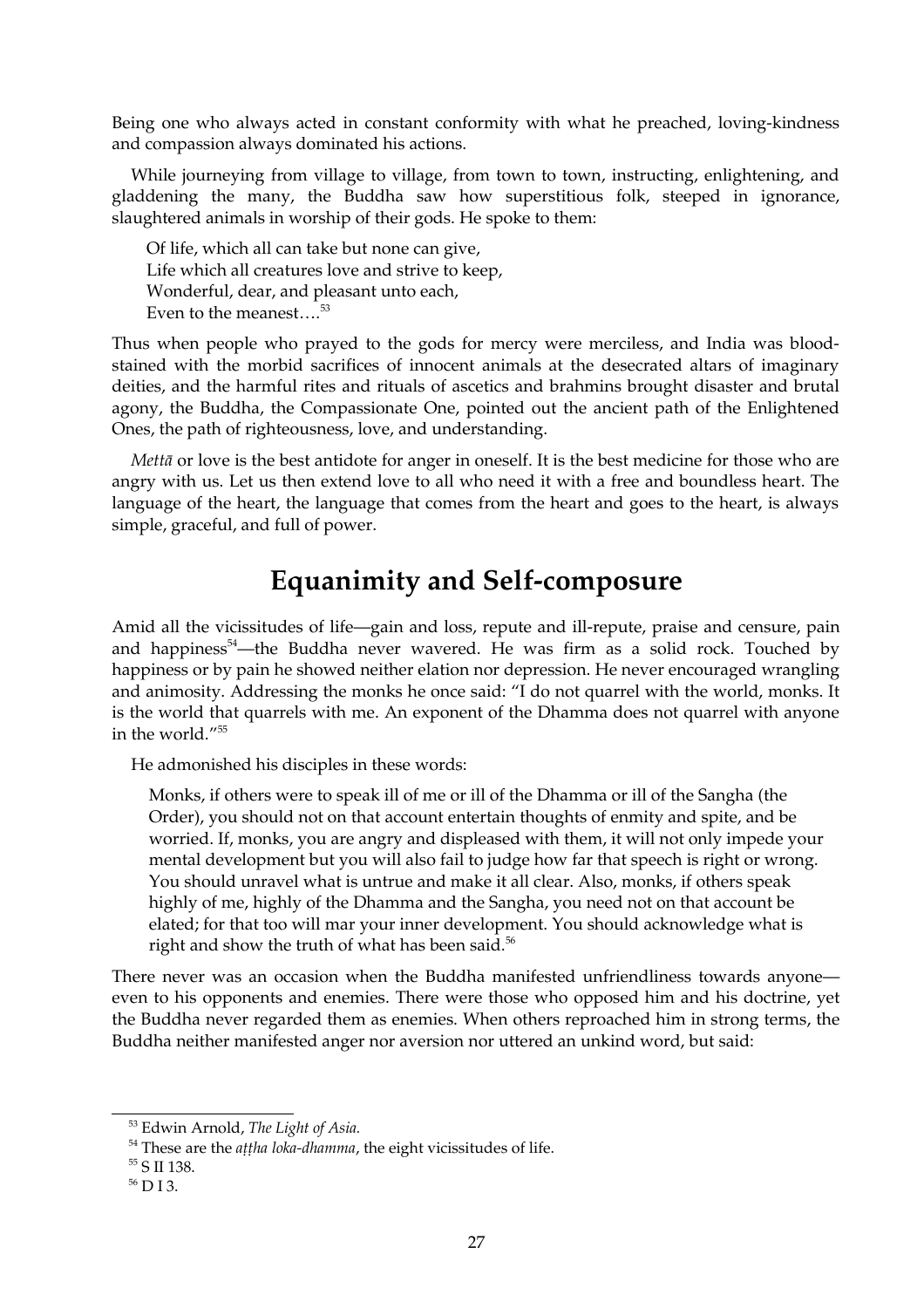As an elephant in the battlefield endures the arrows shot from a bow, even so will I endure abuse and unfriendly expressions of others.<sup>[57](#page-27-2)</sup>

#### <span id="page-27-1"></span>**Devadatta**

A striking example of this mental attitude is seen in his relation with Devadatta. Devadatta was a cousin of the Buddha who entered the Order and gained supernormal powers of the mundane plane (*puthujjana-iddhi*). Later, however, he began to harbour thoughts of jealousy and ill will toward his kinsman, the Buddha, and his two chief disciples, Sāriputta and Mahā Moggallāna, with the ambition of becoming the leader of the Sangha, the Order of Monks.

Devadatta wormed himself into the heart of Ajātasattu, the young prince, the son of King Bimbisāra. One day when the Blessed One was addressing a gathering at the Veḷuvana Monastery, where the king, too, was present, Devadatta approached the Buddha, saluted him, and said: "Venerable sir, you are now enfeebled with age. May the Master lead a life of solitude free from worry and care. I will direct the Order."

The Buddha rejected this overture and Devadatta departed irritated and disconcerted, nursing hatred and malice toward the Blessed One. Then, with the malicious purpose of causing mischief, he went to Prince Ajātasattu, kindled in him the deadly embers of ambition, and said:

"Young man, you had better kill your father and assume kingship lest you die without becoming the ruler. I shall kill the Blessed One and become the Buddha."

So when Ajātasattu murdered his father and ascended the throne Devadatta suborned ruffians to murder the Buddha, but failing in that endeavour, he himself hurled down a rock as the Buddha was climbing up Gijjhakūṭa Hill in Rājagaha. The rock tumbled down, broke in two, and a splinter slightly wounded the Buddha. Later Devadatta made an intoxicated elephant charge at the Buddha; but the animal prostrated himself at the Master's feet, overpowered by his loving-kindness. Devadatta now proceeded to cause a schism in the Sangha, but this discord did not last long. Having failed in all his intrigues, Devadatta retired, a disappointed and broken man. Soon afterwards he fell ill, and on his sick-bed, repenting his follies, he desired to see the Buddha. But that was not to be; for he died on the litter while being carried to the Blessed One. Before his death, however, he uttered repentance and sought refuge in the Buddha.<sup>[58](#page-27-3)</sup>

#### <span id="page-27-0"></span>**The Last Days**

The Mahā Parinibbāna Sutta,<sup>[59](#page-27-4)</sup> the discourse on the passing away of the Blessed One, records in moving detail all the events that occurred during the last months and days of the Buddha's life.

The Blessed One had now reached the ripe age of eighty; his two chief disciples, Sāriputta and Mahā Moggallāna, had passed away three months earlier. Pajāpatī Gotamī, Yasodharā, and Rāhula were also no more. The Buddha was now at Vesālī, and the rainy season having come, he went together with a great company of monks to Beluva to spend the rains there. There a severe sickness fell upon him, causing him much pain and agony, but the Blessed One, mindful and self-possessed, bore it patiently. He was on the verge of death; but he felt he should not pass away without taking leave of the Order. So with a great effort of will he suppressed that

<span id="page-27-2"></span><sup>57</sup> Dhp 310.

<span id="page-27-3"></span><sup>&</sup>lt;sup>58</sup> Comy on the Dhammapada, Vol. I, p 147.

<span id="page-27-4"></span><sup>59</sup> DN 16, translated as *Last Days of the Buddha* (BPS).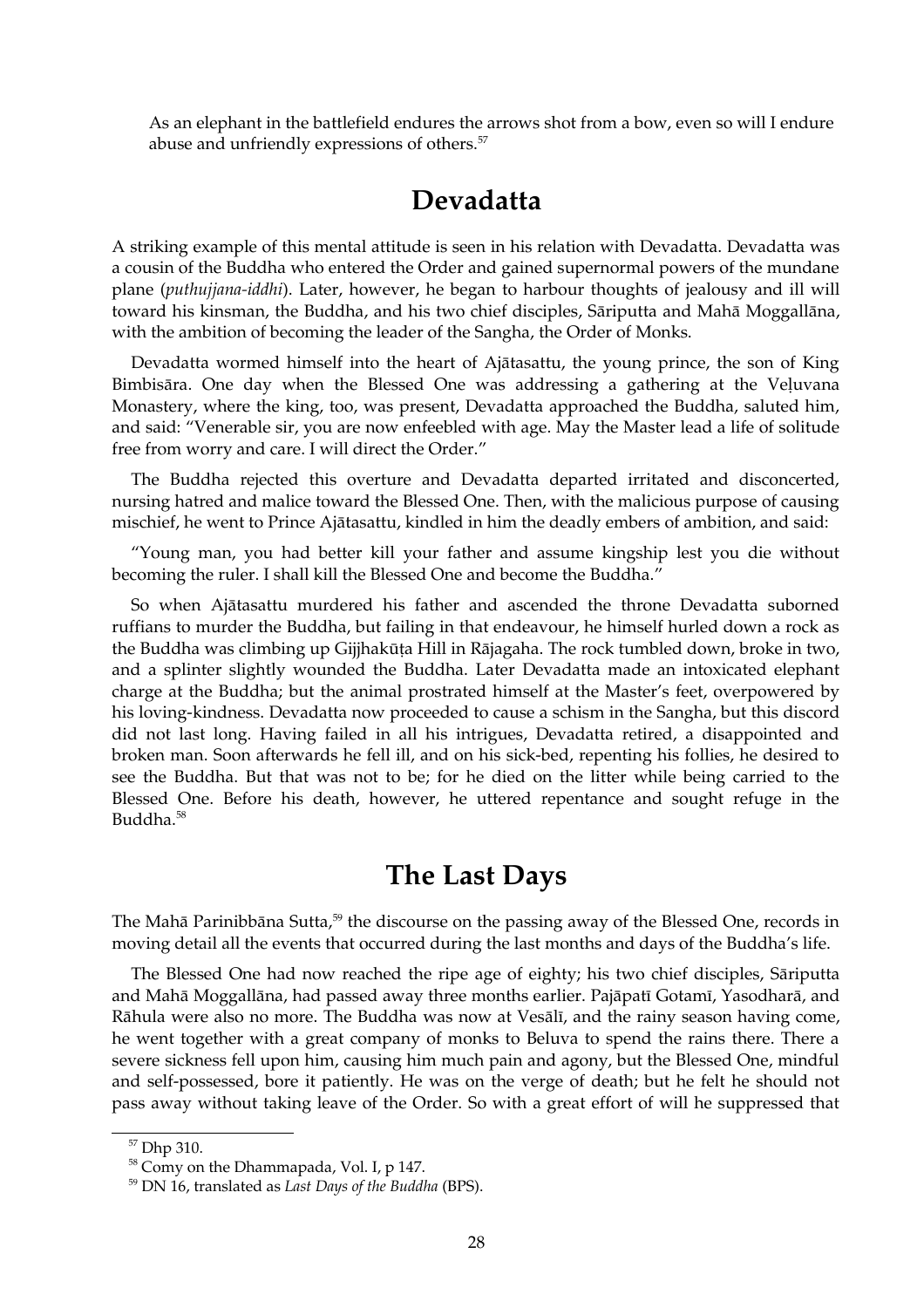illness and kept his hold on life. His sickness gradually abated, and when quite recovered he called the Venerable Ānanda, his personal attendant, and addressing him said:

"Ānanda, I am now grown old and full of years, my journey is drawing to a close. I have reached my sum of days, I am turning eighty years of age; and just as a worn-out cart, Ānanda, can only with much additional care be made to move along, so the body of the Tathāgata can only be kept going with much infusion of will-power. It is only when the Tathāgata, ceasing to attend to any outward thing and to experience any worldly sensation, attains to the signless (*animitta*) concentration of mind, and dwells in it—it is only then that the body of the Tathāgata is at ease.

"Therefore, Ānanda, be islands unto yourselves. Be your own refuge. Have recourse to none else for refuge. Hold fast to the Dhamma as an island. Hold fast to the Dhamma as a refuge. Resort to no other refuge. Whosoever, Ānanda, either now or after I am gone, shall be islands unto themselves, refuges unto themselves, shall seek no external refuge—it is they, Ānanda, among my disciples who shall reach the very topmost height! But they must be keen to progress."

From Beluva the Buddha journeyed to the Mahāvana, and there calling up an assembly of all the monks residing in the neighbourhood of Vesāli, addressed them saying: "Disciples, the Dhamma realized by me, I have made known to you. Make yourselves masters of the Dhamma, practise it, meditate upon it, and spread it abroad: out of pity for the world, for the good and the gain and welfare of gods and men."

The Buddha concluded his exhortation by saying:

My age is now full ripe, my life draws to its close; I leave you, I depart, relying on myself alone! Be earnest then, O disciples, holy, full of thought! Be steadfast in resolve! Keep watch o'er your own hearts! Who wearies not but holds fast to this Truth and Law Shall cross this sea of life, shall make an end of grief.

Worn out with sickness, with feeble limbs, the Blessed One now journeyed on with much difficulty, followed by the Venerable Ānanda and a great company of monks. Even in this last, long, wearisome journey of his, the Buddha never failed in his attention to others. He instructed Cunda, the smith, who offered him his last meal. Then on the way, he stopped for Pukkusa, a disciple of Ālāra Kālāma, replied to all his questions, and so instructed him that Pukkusa offered himself as a follower of the Buddha, the Dhamma, and the Sangha.

The Blessed One now reached the Sāla Grove of the Mallas at Kusinārā—the journey's end. Knowing that here would be his last resting place, he told the Venerable Ānanda: "I am weary, Ānanda, and would lie down. Spread over for me the couch with its head to the north between the twin sāla trees."

He then lay down on his right side, composed and mindful, with one leg resting on the other. Speaking now to the Venerable Ānanda, the Blessed One said:

"They who fulfil the greater and lesser duties, they who are correct in life, walking according to the precepts—it is they who rightly honour, reverence, and venerate the Tathāgata, the Perfect One, with the worthiest homage. Therefore, Ānanda, be steady in the fulfilment of the greater and the lesser duties, and be correct in life, walking according to the precepts. Thus, Ānanda, should you train yourselves."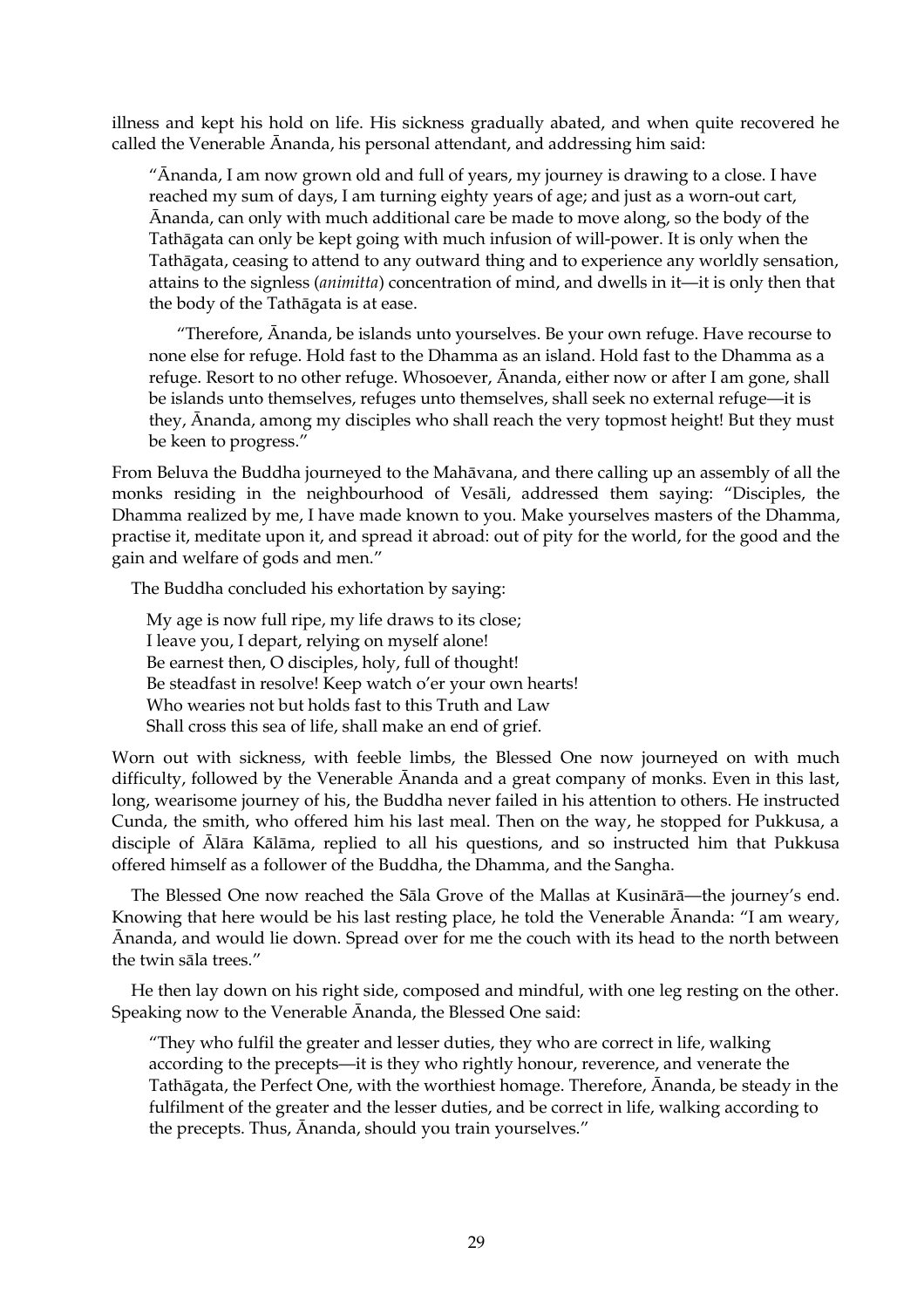#### <span id="page-29-1"></span>**The Last Convert**

At that time, a wandering ascetic named Subhadda, who was at Kusinārā, heard the news of the Blessed One's approaching death; and in order to clear up certain doubts that troubled his mind, he hurried to the Sāla Grove to speak to the Buddha. The Venerable Ānanda, however, did not wish the Buddha to be disturbed in his last moments, and though Subhadda made several appeals, access to the Master was refused. The Blessed One overheard the conversation. He knew at once that Subhadda was making his investigations with a genuine desire for knowledge; and knowing that Subhadda was capable of quickly grasping the answers, he desired that Subhadda be allowed to see him.

Subhadda's uncertainty was whether the leaders of the other schools of thought such as Pūrana Kassapa, Nigantha Nātaputta, and others had attained a true understanding. The Blessed One then spoke:

"In whatsoever Doctrine and Discipline (*dhammavinaya*), Subhadda, the Noble Eightfold Path is not found, neither in it is there found a man of true saintliness of the first, or of the second, or of the third, or of the fourth degree. And in whatsoever Doctrine and Discipline, Subhadda, the Noble Eightfold Path is found, in it is found the man of true saintliness of the first, and the second, and the third, and the fourth degree. $60$  Now, in this Doctrine and Discipline, Subhadda, is found the Noble Eightfold Path, and it, too are found the men of true saintliness of all the four degrees. Void are the systems of other teachers—void of true saints. And in this one, Subhadda, may the brethren live the life that is right, so that the world be not bereft of arahats."

Hearing the words of the Blessed One, Subhadda gained confidence, and took refuge in the Buddha, the Dhamma, and the Sangha. Furthermore, he desired to be admitted into the Order, and the Buddha requested the Venerable Ānanda to receive him. Subhadda thus became the last convert and the last disciple of the Blessed One, and before long by his strenuous effort he attained the final stage of arahatship.

#### <span id="page-29-0"></span>**The Last Scene**

Now the Blessed One, addressing the Venerable Ānanda, said:

"I have taught the Dhamma, Ānanda, without making any distinction between exoteric and esoteric doctrine, for in respect of the truth, Ānanda, the Tathāgata has no such thing as the 'closed fist' of a teacher who hides some essential knowledge from the pupil.

"It may be, Ānanda, that in some of you the thought may arise, 'The word of the Master is ended. We have no teacher any more.' But it is not thus, Ānanda, that you should think.

"The Doctrine and the Discipline which I have set forth and laid down for you—let them, after I am gone, be your teacher. It may be, monks, that there may be doubts in the minds of some brethren as to the Buddha, or the Dhamma, or the Sangha, or the path (*magga*) or method (*paṭipadā*). Inquire, monks, freely. Do not have to reproach yourselves afterwards with the thought: 'Our teacher was face to face with us, and we could not bring ourselves to inquire of the Exalted One when we were face to face with him.'"

When the Buddha had thus spoken the monks were silent.

<span id="page-29-2"></span><sup>60</sup> These four stages are: *sotāpatti* (stream-entry); *sakadāgāmi*, (once-return); *anāgāmi* (non-return); and *arahatta* (the final stage of sainthood). Arahatship is the stage at which fetters are severed and taints rooted out.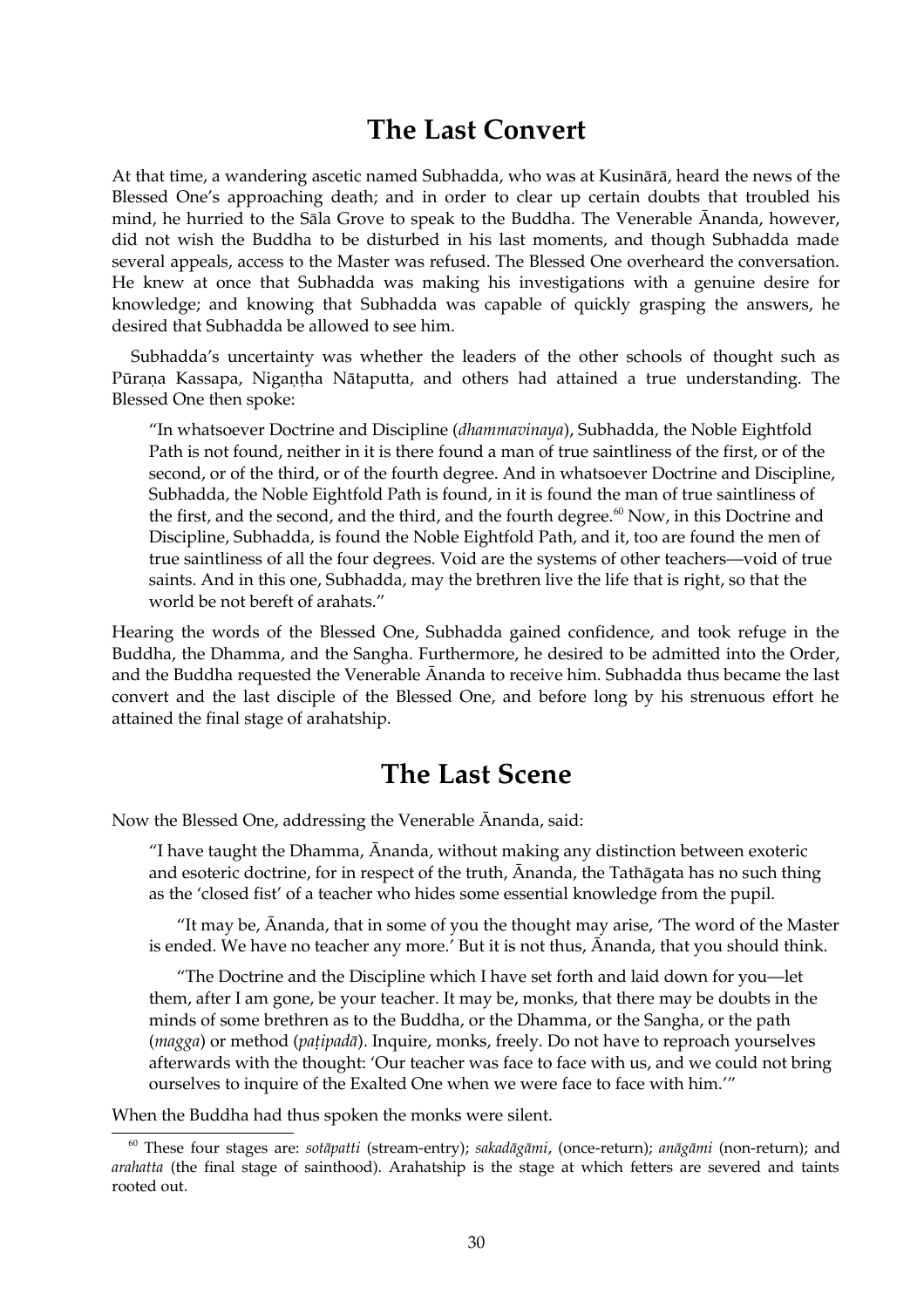A second and a third time the Blessed One repeated these words to the monks, and yet the monks were silent. And the Venerable Ānanda said to the Blessed One: "How wonderful a thing is it, Lord, how marvellous! Truly, I believe that in this whole assembly of the monks there is not one who has any doubt or misgivings as to the Buddha or the Dhamma or the Sangha, or the path or the method."

The Blessed One confirmed the words of the Venerable Ānanda, adding that in the whole assembly even the most backward one was assured of final deliverance. And after a short while the Master made his final exhortation to those who wished to follow his teaching now and in the future:

"Behold now, O monks, I exhort you: impermanent are all compounded things. Work out your deliverance with mindfulness (*vayadhammā saṅkhārā, appamādena sampādetha*)."[61](#page-30-0)

These were the last words of the Buddha.

Then the Master entered into those nine successive stages of meditative absorption (*jhāna*) which are of increasing sublimity: first the four fine-material absorptions (*rūpa-jhāna*), then the four immaterial absorptions (*arūpa-jhāna*), and finally the state where perceptions and sensations entirely cease (*saññā-vedayita-nirodha*). Then he returned through all these stages to the first finematerial absorption and rose again to the fourth one. Immediately after having re-entered this stage (which has been described as having "purity of mindfulness due to equanimity"), the Buddha passed away (*parinibbāyi*). He realized Nibbāna that is free from any substratum of further becoming (*parinibbāna*).[62](#page-30-1)

In the Mahā Parinibbāna Sutta are recorded, in moving detail, all the events that occurred during the last months and days of the Master's life.

In the annals of history, no man is recorded as having so consecrated himself to the welfare of all beings, irrespective of caste, class, creed, or sex, as the Supreme Buddha. From the hour of his enlightenment to the end of his life, he strove tirelessly and unostentatiously to elevate humanity regardless of the fatigue involved and oblivious to the many obstacles and handicaps that hampered his way. He never relaxed in his exertion for the common weal and was never subjected to moral or spiritual fatigue. Though physically he was not always fit, mentally he was ever vigilant and energetic.

Therefore it is said:

Ah, wonderful is the Conqueror, who e'er untiring strives, for the blessings of all beings, for the comfort of all lives.

Though twenty-five centuries have gone since the passing away of the Buddha, his message of love and wisdom still exists in its purity, decisively influencing the destinies of humanity. Forests of flowers are daily offered at his shrines and countless millions of lips daily repeat the formula: *Buddhaṃ saraṇaṃ gacchāmi*, "I take refuge in the Buddha." His greatness yet glows today like a sun that blots out lesser lights, and his Dhamma yet beckons the weary pilgrim to Nibbāna's security and peace.

<span id="page-30-0"></span> $61$  The Mahá Parinibbána Sutta (DN 16) records in moving detail all the events that occurred during the last months and days of the Master's life.

<span id="page-30-1"></span> $62$  The passages in quotations are taken with slight alterations from the "Book of the Great Decease" in *Dialogues of the Buddha*, Dìgha Nikáya, Part II.